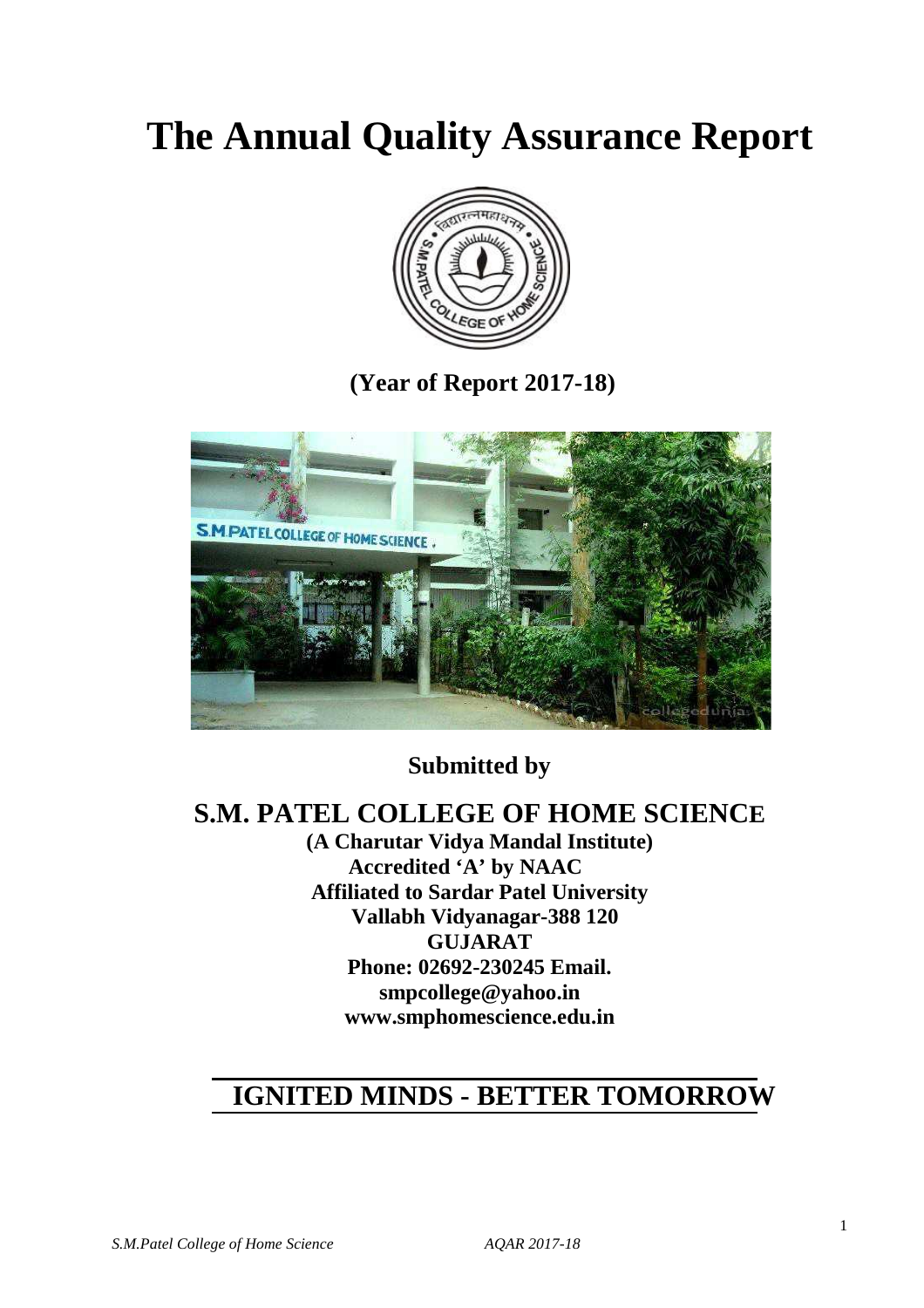### **The Annual Quality Assurance Report (AQAR) of the IQAC**

All NAAC accredited institutions will submit an annual self-reviewed progress report to NAAC, through its IQAC. The report is to detail the tangible results achieved in key areas, specifically identified by the institutional IQAC at the beginning of the academic year. The AQAR will detail the results of the perspective plan worked out by the IQAC. *(Note: The AQAR period would be the Academic Year. For example, July 1, 2012 to June 30, 2013)* 

# **Part – A**

**AQAR for the year** *(for example 2013-14)*

**2017-18**

### **1. Details of the Institution**

1.1 Name of the Institution 1.2 Address Line 1 Address Line 2 City/Town **State**  Pin Code Institution e-mail address Contact Nos. Name of the Head of the Institution: Tel. No. with STD Code: Mobile: Name of the IQAC Co-ordinator: Mobile: 02692-230245 CHARUTAR VIDYA MANDAL'S S. M. Patel College of Home Science Near Honest restaurant Mota Bazar VallabhVidyanagar GUJARAT 388120 smpcollege@yahoo.in Dr. Bhavana Chauhan 9979057152 Ms. SushmaBatra Dr. Nidhi Gupta 91-9898898417 91-9427857932 02692-230245

IQAC e-mail address: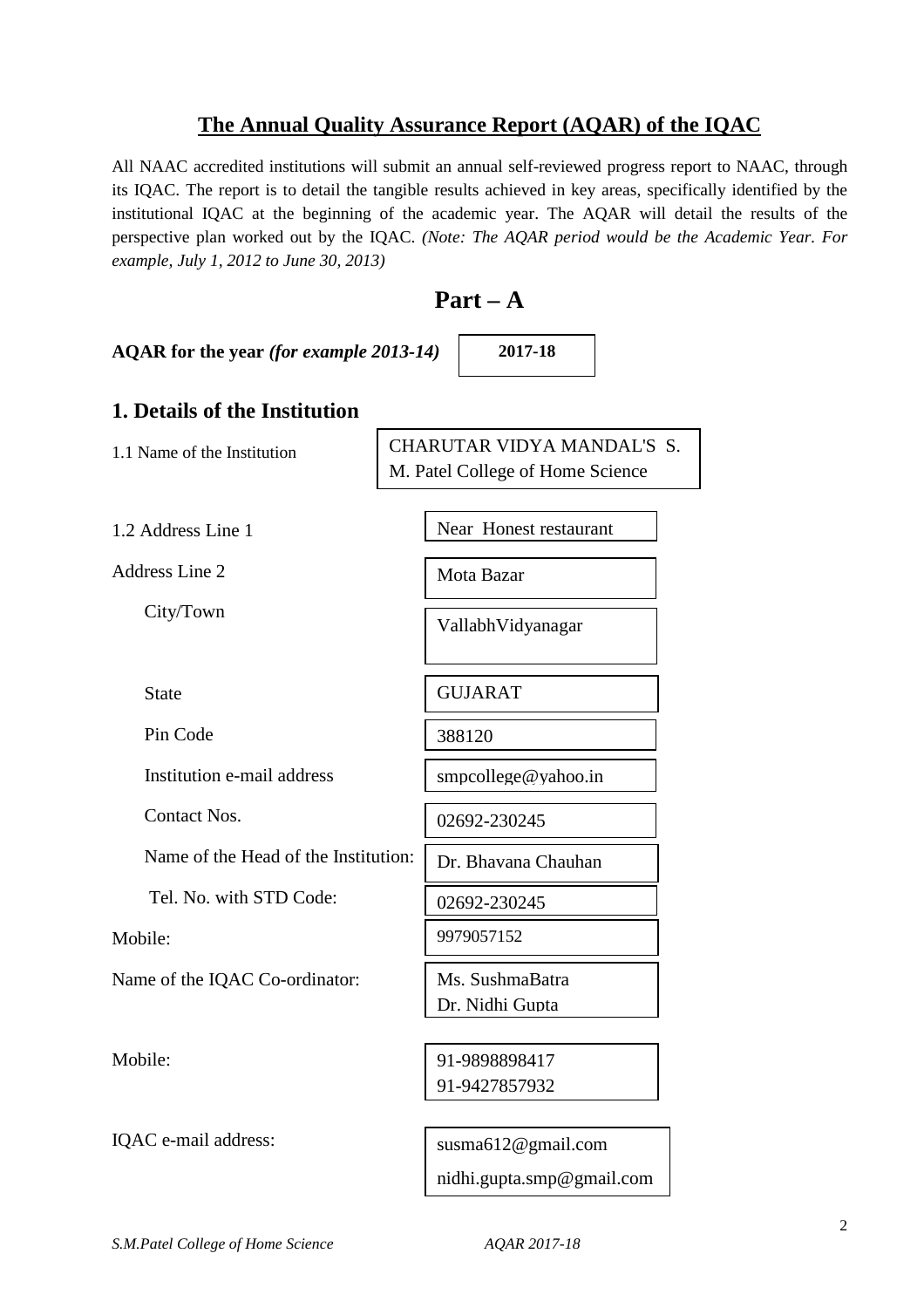#### 1.3 **NAAC Track ID***(For ex. MHCOGN 18879)*

#### **OR**

#### 1.4 **NAAC Executive Committee No. & Date:**

*(For Example EC/32/A&A/143 dated 3-5-2004. This EC no. is available in the right corner- bottom of your institution's Accreditation Certificate)* 

1.5 Website address:

www.smphomescience.edu.in

Web-link of the AQAR:

www.smphomescience.edu.in/downloads/AQAR 2017-18.pdf

1.6 Accreditation Details

| Sl. No.                            | Cycle       | Grade | <b>CGPA</b> | Year of<br>Accreditation   | <b>Validity Period</b>         |
|------------------------------------|-------------|-------|-------------|----------------------------|--------------------------------|
|                                    | $1st$ Cycle | $B^+$ |             | 2007                       | 5 years                        |
| 2                                  | $2nd$ Cycle | A     | 3.02        | 25 <sup>th</sup> Oct. 2013 | $\overline{24^{th}}$ Oct. 2018 |
| 3                                  | $3rd$ Cycle |       |             |                            |                                |
|                                    | $4th$ Cycle |       |             |                            |                                |
| 1.7 Date of Establishment of IQAC: | 27-06-2007  |       |             |                            |                                |

1.8 Details of the previous year's AQAR submitted to NAACafterthe latest Assessment and Accreditation by NAAC (*(for example AQAR 2010-11submitted to NAAC on 12-10-2011)*

- i.  $AQAR$  (25/06/2014)
- ii. AQAR $(25/06/2015)$
- iii. AQAR\_\_\_\_\_\_\_\_\_\_\_\_\_\_\_\_\_\_ \_\_\_\_\_\_\_\_\_\_\_\_\_\_\_\_\_\_\_\_\_(30/12/2016)
- iv. AQAR\_\_\_\_\_\_\_\_\_\_\_\_\_\_\_\_\_\_ \_\_\_\_\_\_\_\_\_\_\_\_\_\_\_\_\_\_\_\_\_ (30/06/2017)

| 1.9 Institutional Status |  |
|--------------------------|--|
|--------------------------|--|

| University                             | Central<br>Private<br>Deemed<br><b>State</b> |
|----------------------------------------|----------------------------------------------|
| <b>Affiliated College</b>              | Yes<br>N <sub>0</sub><br>V                   |
| <b>Constituent College</b>             | Yes<br>No<br>$\sqrt{ }$                      |
| Autonomous college of UGC              | Yes<br>No<br>v                               |
| Regulatory Agency approved Institution | Yes<br>N <sub>o</sub>                        |
| (eg. AICTE, BCI, MCI, PCI, NCI)        |                                              |
| Co-education<br>Type of Institution    | Men<br>Women                                 |
| S.M.Patel College of Home Science      | AQAR 2017-18                                 |

GSCOGN 15156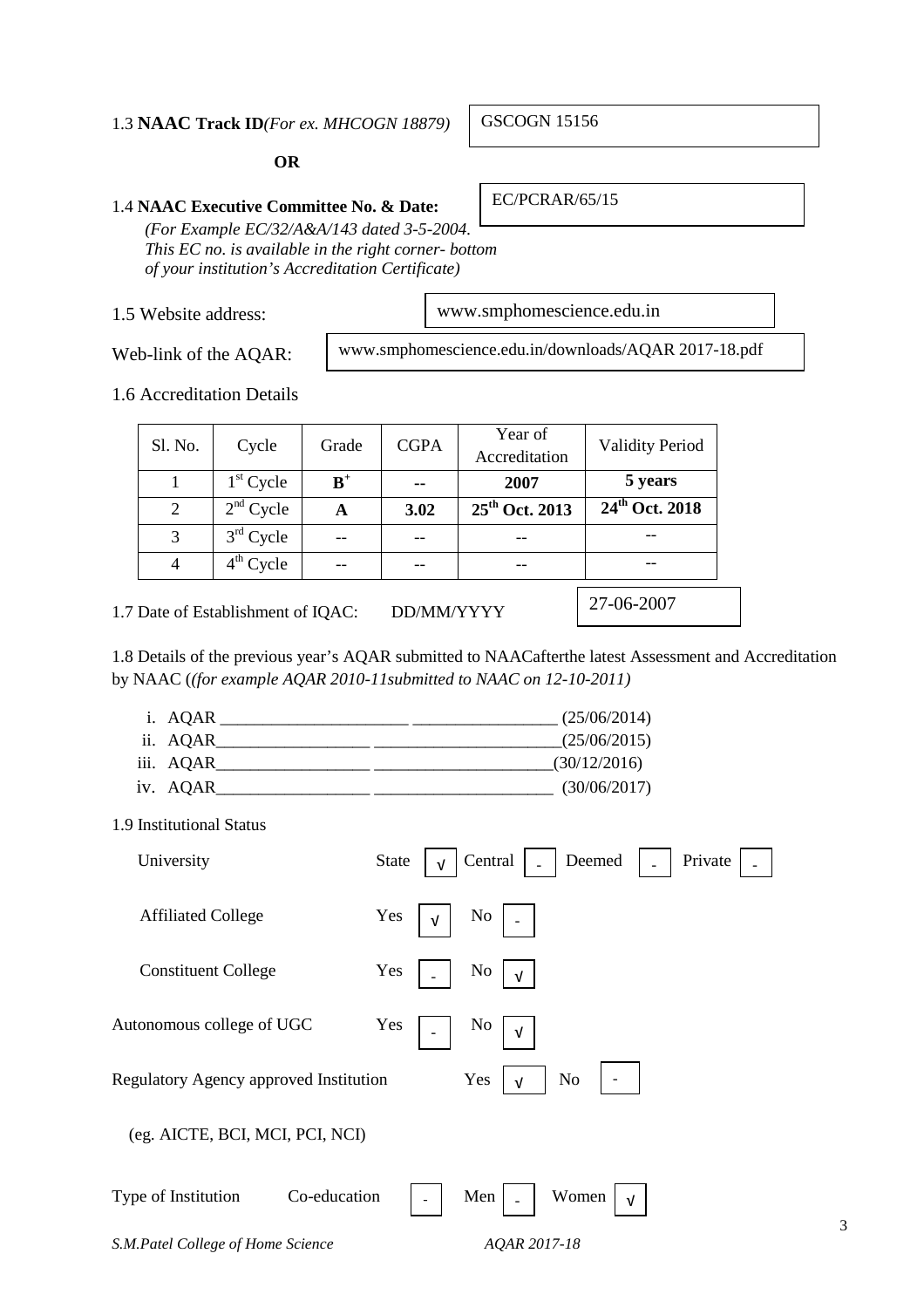| Urban<br>Rural<br>Tribal                                                                                           |            |
|--------------------------------------------------------------------------------------------------------------------|------------|
| UGC 2(f) $\vert$<br>$\sqrt{\text{UGC}}$ 12B<br>Grant-in-aid<br><b>Financial Status</b><br>$\sqrt{ }$<br>$\sqrt{ }$ |            |
| Grant-in-aid $+$ Self Financing<br><b>Totally Self-financing</b>                                                   |            |
| 1.10 Type of Faculty/Programme                                                                                     |            |
| Commerce<br>PEI (Phys Edu)<br>Arts<br>Science<br>Law<br>$\sqrt{ }$                                                 |            |
| TEI (Edu)<br><b>Health Science</b><br>Engineering<br>Management<br>Others (Specify)                                |            |
| Home Science                                                                                                       |            |
| 1.11 Name of the Affiliating University (for the Colleges)<br>Sardar Patel University                              |            |
| 1.12 Special status conferred by Central/ State Government-- UGC/CSIR/DST/DBT/ICMR etc.                            |            |
| Autonomy by State/Central Govt. / University<br>NA                                                                 |            |
| <b>UGC-CPE</b><br>University with Potential for Excellence<br>NA                                                   | $\sqrt{ }$ |
| $UGC-CE$<br><b>DST Star Scheme</b><br><b>NA</b>                                                                    | <b>NA</b>  |
| NA<br>DST-FIST<br><b>UGC-Special Assistance Programme</b>                                                          | NA         |
| <b>NA</b><br><b>UGC-Innovative PG programmes</b><br>Any other (Specify)                                            | <b>NA</b>  |
| <b>UGC-COP Programmes</b><br>NA                                                                                    |            |

 $\overline{\phantom{a}}$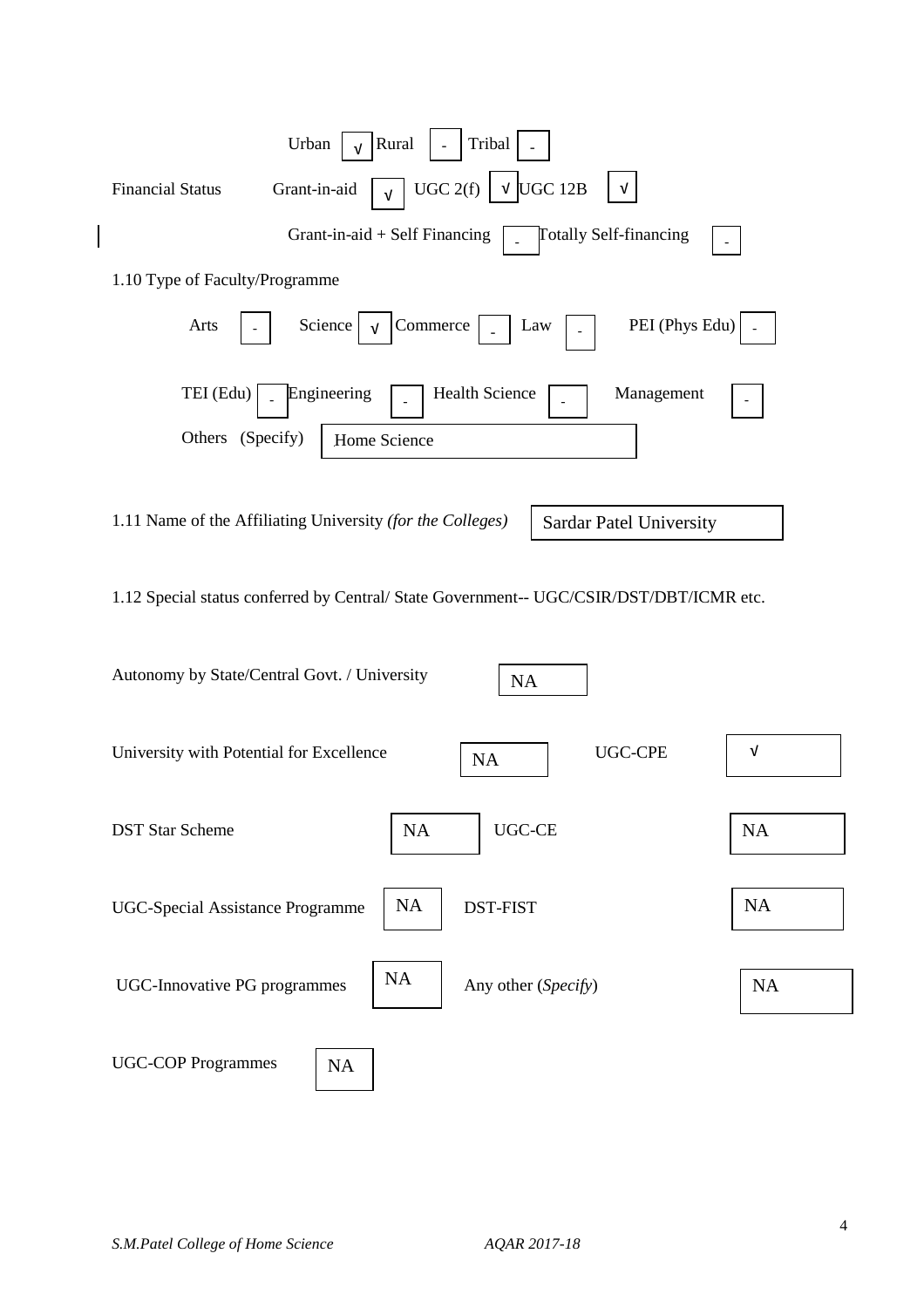# **2. IQAC Composition and Activities**

| 2.1 No. of Teachers                                           | 10                      |
|---------------------------------------------------------------|-------------------------|
| 2.2 No. of Administrative/Technical staff                     | 01                      |
| 2.3 No. of students                                           | 04                      |
| 2.4 No. of Management representatives                         | 02                      |
| 2.5 No. of Alumni                                             | 02                      |
| 2. 6 No. of any other stakeholder & community representatives | 06                      |
| 2.7 No. of Employers/ Industrialists                          | 02                      |
| 2.8 No. of other External Experts                             | 02                      |
| 2.9 Total No. of members                                      | 29                      |
| 2.10 No. of IQAC meetings held                                | 12                      |
| 2<br>2.11 No. of meetings with various stakeholders:<br>No.   | 09<br>Faculty           |
| Alumni<br>Non-Teaching Staff/Students<br>02<br>06             | Others<br>09            |
| 2.12 Has IQAC received any funding from UGC during the year?  | No<br>Yes<br>$\sqrt{ }$ |
| <b>NIL</b><br>If yes, mention the amount                      |                         |

2.13Seminars and Conferences (only quality related)

(i) No. of Seminars/Conferences/ Workshops/Symposia organized by the IQAC

| Total Nos.  |                          | International $\vert$ - | National | State 01 | Institution Level $\begin{bmatrix} 11 \end{bmatrix}$                           |  |
|-------------|--------------------------|-------------------------|----------|----------|--------------------------------------------------------------------------------|--|
| (ii) Themes | Salads and Desserts etc. |                         |          |          | AUTOCAD 2D, Pottery making, digital banking, Training Workshop on Hospitality, |  |

# 2.14 Significant Activities and contributions made by IQAC

|   | $\checkmark$ Preparation of Academic calendar of institute for quality |
|---|------------------------------------------------------------------------|
|   | enhancement                                                            |
|   | $\checkmark$ Digitization                                              |
|   | $\checkmark$ Faculty Development Programme for teaching and non        |
|   | teaching staff                                                         |
|   | $\checkmark$ Training Workshop on hospitality                          |
| ✓ | Organization of various workshops and events                           |
| ✓ | Tablet distribution                                                    |
|   | $\mathcal{L}$ Ouglity Decease                                          |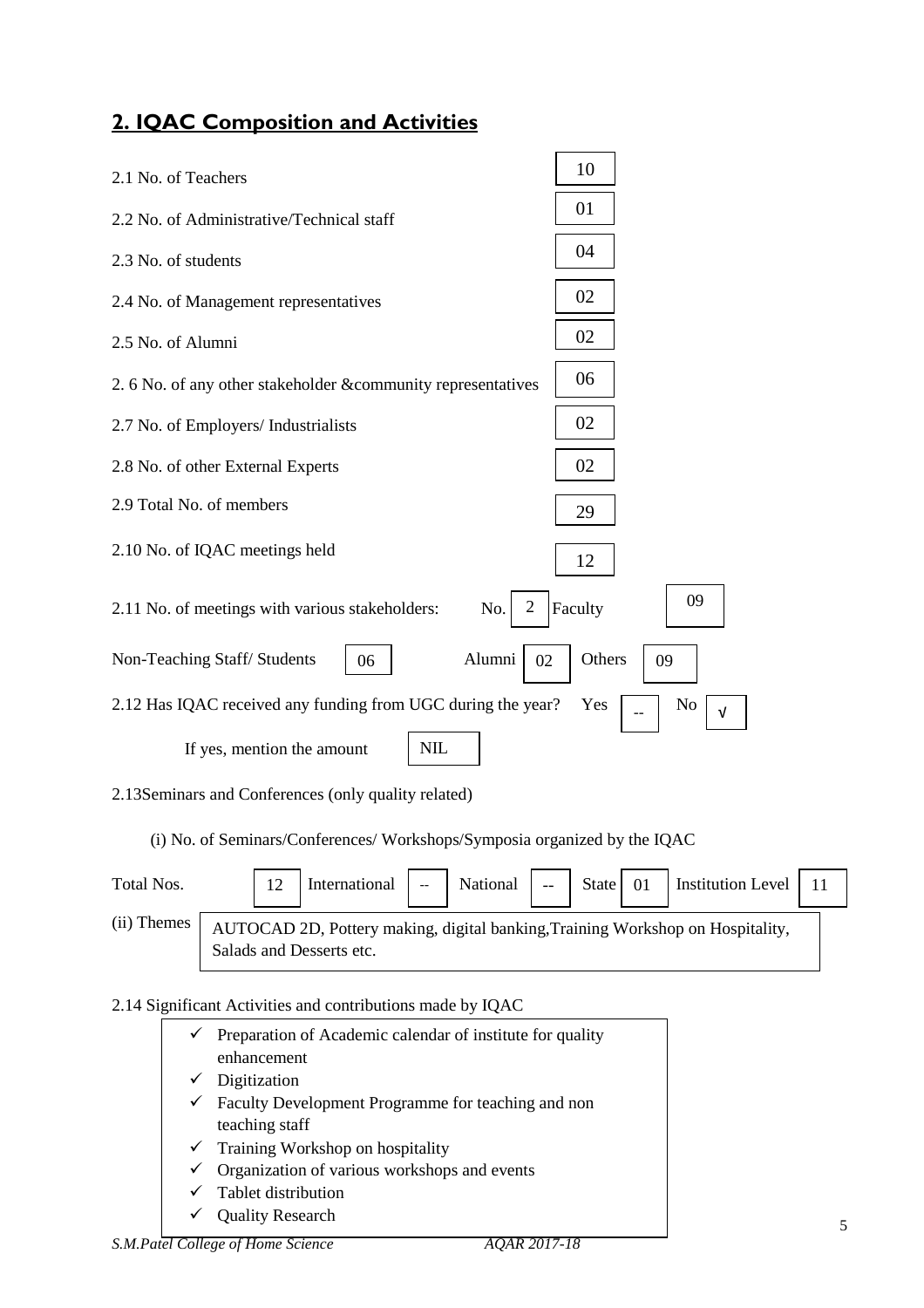### 2.15 Plan of Action by IQAC/Outcome

 The plan of action chalked out by the IQAC in the beginning of the year towards quality enhancement and the outcome achieved by the end of the year \*

| Plan of Action             | Achievements                                                           |  |  |  |  |  |
|----------------------------|------------------------------------------------------------------------|--|--|--|--|--|
| Academic calendar          | Academic calendar was prepared for upcoming                            |  |  |  |  |  |
|                            | semester. Centralized time-table was prepared in                       |  |  |  |  |  |
|                            | terms of well define theory and modular practical                      |  |  |  |  |  |
|                            | schedule. Standardized exam schedule was                               |  |  |  |  |  |
|                            | followed in terms of quiz & exams.                                     |  |  |  |  |  |
| Digitization               | Tablet distribution: To empower students with                          |  |  |  |  |  |
|                            | access to knowledge and digital learning,                              |  |  |  |  |  |
|                            | Government of Gujarat launched a programme                             |  |  |  |  |  |
|                            | "NAMO" or "New Avenues of Modern Education                             |  |  |  |  |  |
|                            | through Tablets" for 107 F.Y. college students.                        |  |  |  |  |  |
| <b>Faculty Development</b> | Programme was organized from 11 <sup>th</sup> Dec. to 18 <sup>th</sup> |  |  |  |  |  |
| Programme for teaching and | Dec.2017 on Innovative Pedagogies in teaching.                         |  |  |  |  |  |
| non teaching staff         | with topics like Collaborative Learning, Current                       |  |  |  |  |  |
|                            | Trends In Family Sciences, Managerial Skills,                          |  |  |  |  |  |
|                            | <b>Effective Pedagogy etc</b>                                          |  |  |  |  |  |
| Organization of various    | Training Workshop on Tour operators,                                   |  |  |  |  |  |
| workshops and events       | AutoCAD, painting, cakes and desserts, soft                            |  |  |  |  |  |
|                            | toy making, appliqué work                                              |  |  |  |  |  |
|                            | Yoga day celebration                                                   |  |  |  |  |  |
|                            | <b>Environment Day celebration:</b>                                    |  |  |  |  |  |
|                            | Days celebration                                                       |  |  |  |  |  |
|                            | Gujarat Quiz Programme                                                 |  |  |  |  |  |
|                            | Youth festival and Volcano                                             |  |  |  |  |  |
|                            | Independence day /Republic day                                         |  |  |  |  |  |
|                            | Celebration                                                            |  |  |  |  |  |
|                            | Orientation programme with parents                                     |  |  |  |  |  |
|                            | Celebration of Republic day                                            |  |  |  |  |  |
|                            | Sports day                                                             |  |  |  |  |  |
| <b>Quality Research</b>    | Research seminar for final year students was                           |  |  |  |  |  |
|                            | organized to enhance research culture and the                          |  |  |  |  |  |
|                            | researches were carried out by students                                |  |  |  |  |  |

*\* See Annexure-i for Academic Calendar of the year.* 

.15 Whether the AQAR was placed in statutory body Yes  $\vert \nu \vert$  $No$ 

Syndicate

Management  $\begin{vmatrix} v \end{vmatrix}$  Syndicate  $\begin{vmatrix} -1 \end{vmatrix}$  Any other body

Provide the details of the action taken

The AQAR has been approved by statutory body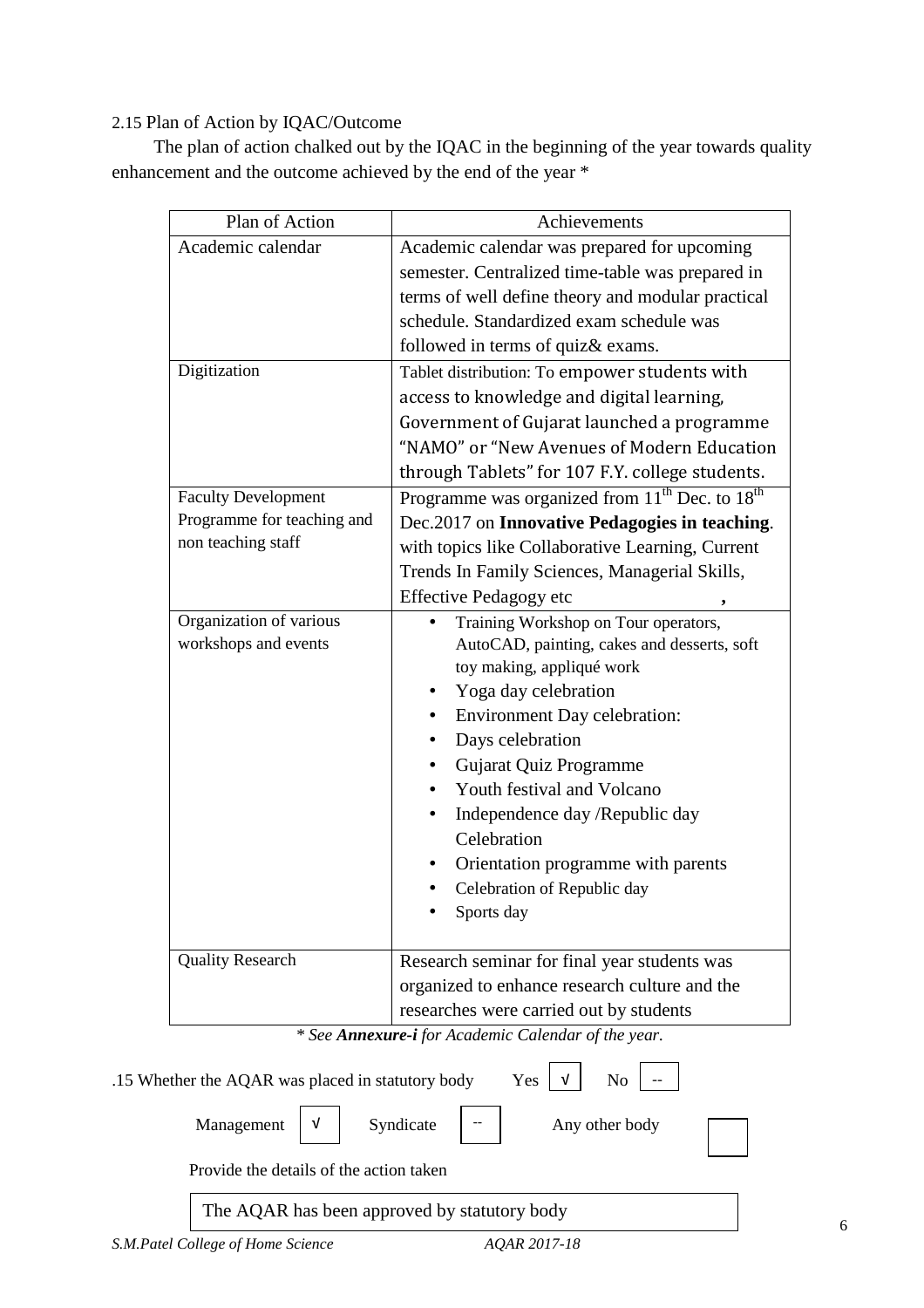# **Criterion – I**

# **1. Curricular Aspects**

| Level of the<br>Programme | Number of<br>existing<br>Programmes | Number of<br>programmes added<br>during the year | Number of<br>self-financing<br>programmes | Number of value<br>added / Career<br>Oriented<br>programmes |
|---------------------------|-------------------------------------|--------------------------------------------------|-------------------------------------------|-------------------------------------------------------------|
| PhD                       |                                     |                                                  | 01                                        |                                                             |
| PG                        |                                     | --                                               | --                                        |                                                             |
| <b>UG</b>                 | 01                                  |                                                  | 01                                        |                                                             |
| PG Diploma                |                                     |                                                  |                                           |                                                             |
| <b>Advanced Diploma</b>   |                                     | --                                               | --                                        |                                                             |
| Diploma                   |                                     |                                                  | --                                        |                                                             |
| Certificate               |                                     | --                                               | --                                        | 03                                                          |
| Others                    |                                     |                                                  |                                           |                                                             |
| <b>Total</b>              | 01                                  |                                                  | 02                                        | 03                                                          |
| Interdisciplinary         |                                     |                                                  |                                           |                                                             |
| Innovative                |                                     |                                                  |                                           |                                                             |

1.1 Details about Academic Programmes

1.2 (i) Flexibility of the Curriculum: CBCS (ii) Pattern of programmes:

|                                                                                                | <b>Pattern</b> |         |            | <b>Number of programmes</b> |                            |  |
|------------------------------------------------------------------------------------------------|----------------|---------|------------|-----------------------------|----------------------------|--|
|                                                                                                | Semester       |         |            | 02                          |                            |  |
|                                                                                                | Trimester      |         |            | --                          |                            |  |
|                                                                                                | Annual         |         |            | --                          |                            |  |
| 1.3 Feedback from stakeholders*Alumni $\vert \gamma \vert$<br>$(\Omega n \text{ all } \Omega)$ |                | Parents | $\sqrt{ }$ | Employers  <br>$\sqrt{ }$   | Students $\vert \nu \vert$ |  |

|  |  | Mode of feedback : Online $\begin{vmatrix} 1 & 0 \\ 0 & 1 \end{vmatrix}$ Manual $\begin{vmatrix} 1 & 0 \\ 0 & 1 \end{vmatrix}$ Co-operating schools (for PEI) |  |
|--|--|---------------------------------------------------------------------------------------------------------------------------------------------------------------|--|
|  |  |                                                                                                                                                               |  |

#### *\*Please see Annexure- ii and iii for the analysis of the feedback.*

1.4 Whether there is any revision/update of regulation or syllabi, if yes, mention their salient aspects.

Every three years syllabus is updated based on the feedback of the stakeholders.

- Increased the credits from 144 to 148.
- Introduced more skill oriented courses.
- Introduced Internship

 *(On all aspects)*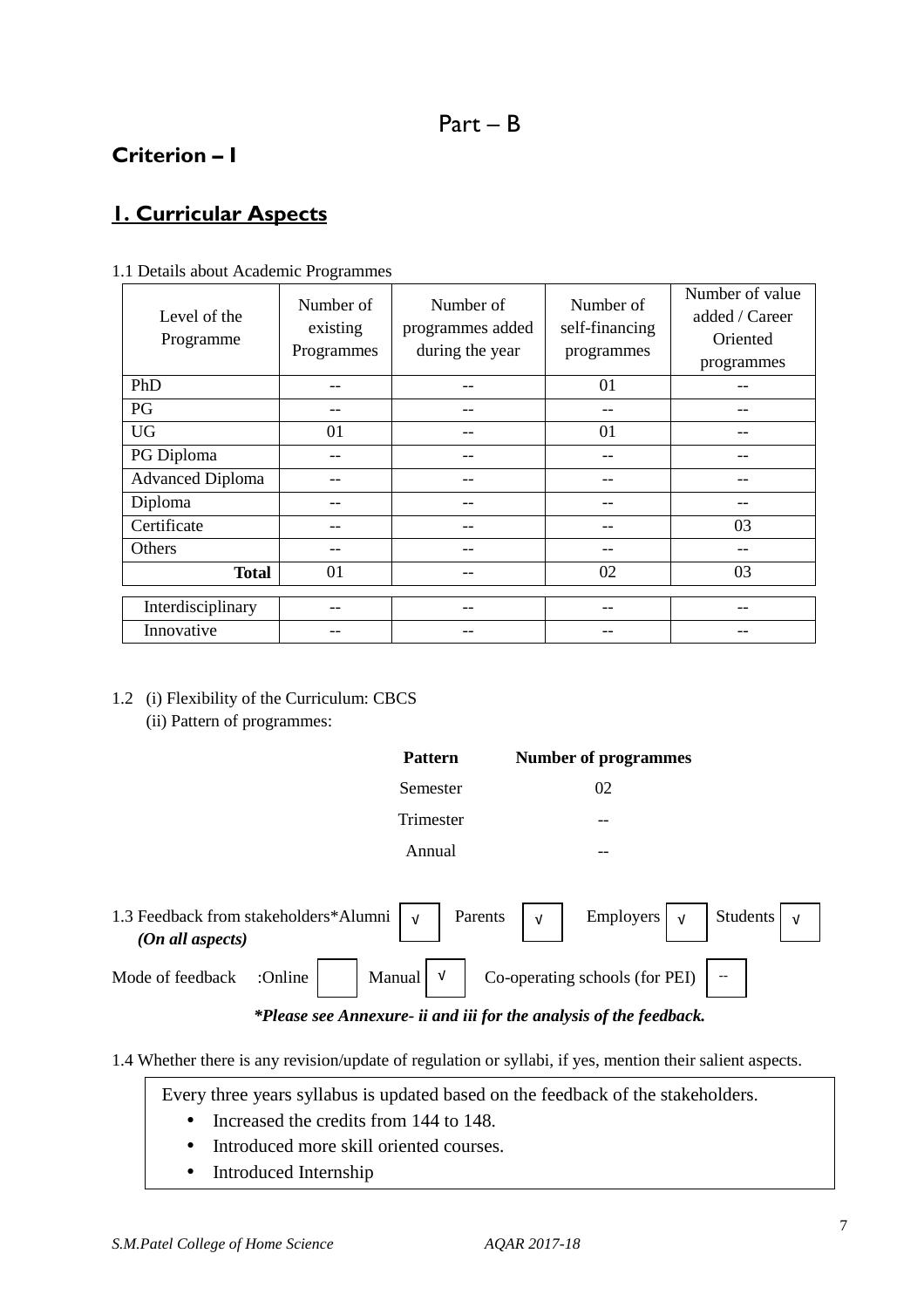#### 1.5 Any new Department/Centre introduced during the year. If yes, give details.

N/A

# **2. Teaching, Learning and Evaluation**

2.1 Total No. of permanent faculty

| Total | Asst. Professors   Associate Professors   Professors   Others |    |  |
|-------|---------------------------------------------------------------|----|--|
| 17    |                                                               | -- |  |

2.2 No. of permanent faculty with Ph.D.

2.3 No. of Faculty Positions Recruited (R) and Vacant (V) during the year

|       | Asst. Professors | <b>Associate Professors</b> |       | Professors |       | Others |       | $\tau$ <sub>otal</sub> |  |
|-------|------------------|-----------------------------|-------|------------|-------|--------|-------|------------------------|--|
|       |                  |                             |       |            |       |        |       |                        |  |
| $- -$ |                  | $- -$                       | $- -$ | $- -$      | $- -$ | $- -$  | $- -$ | $ -$                   |  |

**06** 

**Criterion – II** 

2.4 No. of Guest and Visiting faculty and Temporary faculty



180 days

2.5 Faculty participation in conferences and symposia:

| No. of Faculty          | International level | National level | State level |
|-------------------------|---------------------|----------------|-------------|
| Attended                |                     | 06             |             |
| Presented papers        | --                  | 02             |             |
| <b>Resource Persons</b> |                     |                |             |

2.6 Innovative processes adopted by the institution in Teaching and Learning:

- $\checkmark$  Introduced open class teaching.
- $\checkmark$  Teaching through celebration of various weeks
- Teaching through workshops and seminars
- $\checkmark$  Group discussions
- Games

2.7 Total No. of actual teaching days during this academic year

2.8 Examination/ Evaluation Reforms initiated by the Institution (for example: Open Book Examination,

Bar Coding, Double Valuation, Photocopy, Online Multiple Choice Questions)

- $\checkmark$  Double Bar coding  $\checkmark$  Mock Preliminary exams  $\checkmark$  Strictly follow the university paper style  $\checkmark$  Displaying of Examinations related rules & regulations.  $\checkmark$  Keep records of Student's attendance class wise and block wise
	- $\checkmark$  Continuous internal assessment for practical subjects
	- $\checkmark$  Project presentations based on field visit and survey conducted
	- $\checkmark$  Displaying of Examinations related rules & regulations.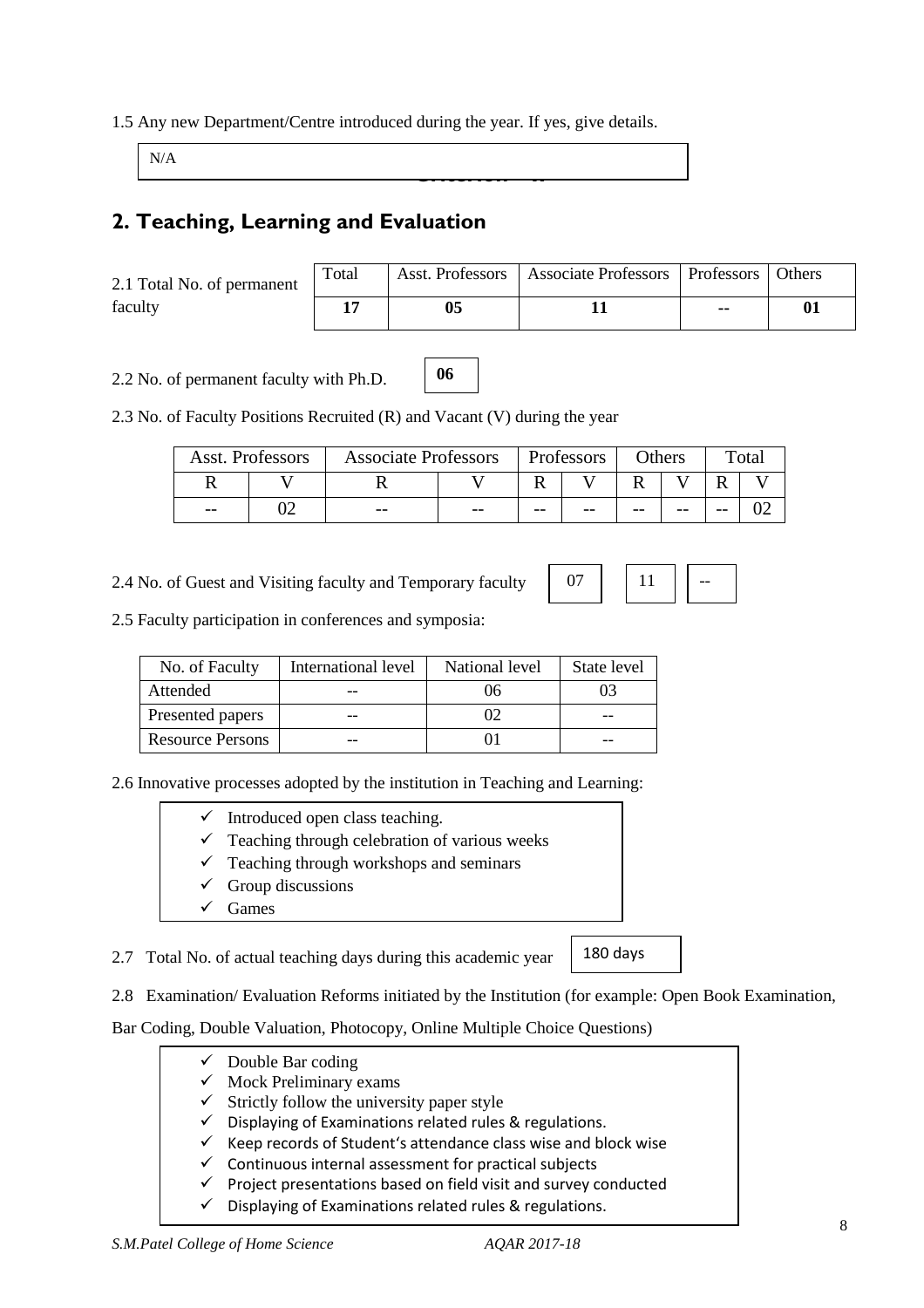2.9 No. of faculty members involved in curriculumrestructuring/revision/syllabus development as member of Board of Study/Faculty/Curriculum Development workshop



2.11 Course/Programme wisedistribution of pass percentage:

| Title of the | Total no. of students |               |                 | <b>Division</b> |      |        |
|--------------|-----------------------|---------------|-----------------|-----------------|------|--------|
| Programme    | appeared              | Distinction % | $\mathcal{O}_0$ | $\Pi$ %         | $\%$ | Pass % |
| B.Sc.(Home)  | 104                   |               |                 |                 |      |        |
| B.Sc.(FSQC)  | 09                    |               |                 | 97.1%           |      |        |

2.12 How does IQAC Contribute/Monitor/Evaluate the Teaching & Learning processes:

- $\checkmark$  By assessing the academic performance through university results each teacher is asked by the management to analyse in the prescribed format the pass percentage of the students in previous term.
- $\checkmark$  Appraisal of staff by students at the end of the year
- $\checkmark$  CCTV cameras.
- $\checkmark$  Sudden visits by institutional head
- $\checkmark$  Monitoring of the planned activities
- $\checkmark$  API
- $\checkmark$  Organised Faculty development programme.
- 2.13 Initiatives undertaken towards faculty development

| Faculty / Staff Development Programmes         | Number of facultybenefitted |
|------------------------------------------------|-----------------------------|
| Refresher courses                              | 02                          |
| UGC – Faculty Improvement Programme            | 20                          |
| <b>HRD</b> programmes                          |                             |
| Orientation programmes                         |                             |
| Faculty exchange programme                     |                             |
| Staff training conducted by the university     | 05                          |
| Staff training conducted by other institutions |                             |
| Summer / Winter schools, Workshops, etc.       | 08                          |
| Others                                         |                             |

2.14 Details of Administrative and Technical staff

| Category               | Number of<br>Permanent<br><b>Employees</b> | Number of<br>Vacant<br><b>Positions</b> | Number of<br>permanent<br>positions filled<br>during the Year | Number of<br>positions filled<br>temporarily |
|------------------------|--------------------------------------------|-----------------------------------------|---------------------------------------------------------------|----------------------------------------------|
| Administrative Staff   | 06                                         | --                                      | --                                                            | 08                                           |
| <b>Technical Staff</b> |                                            |                                         |                                                               | --                                           |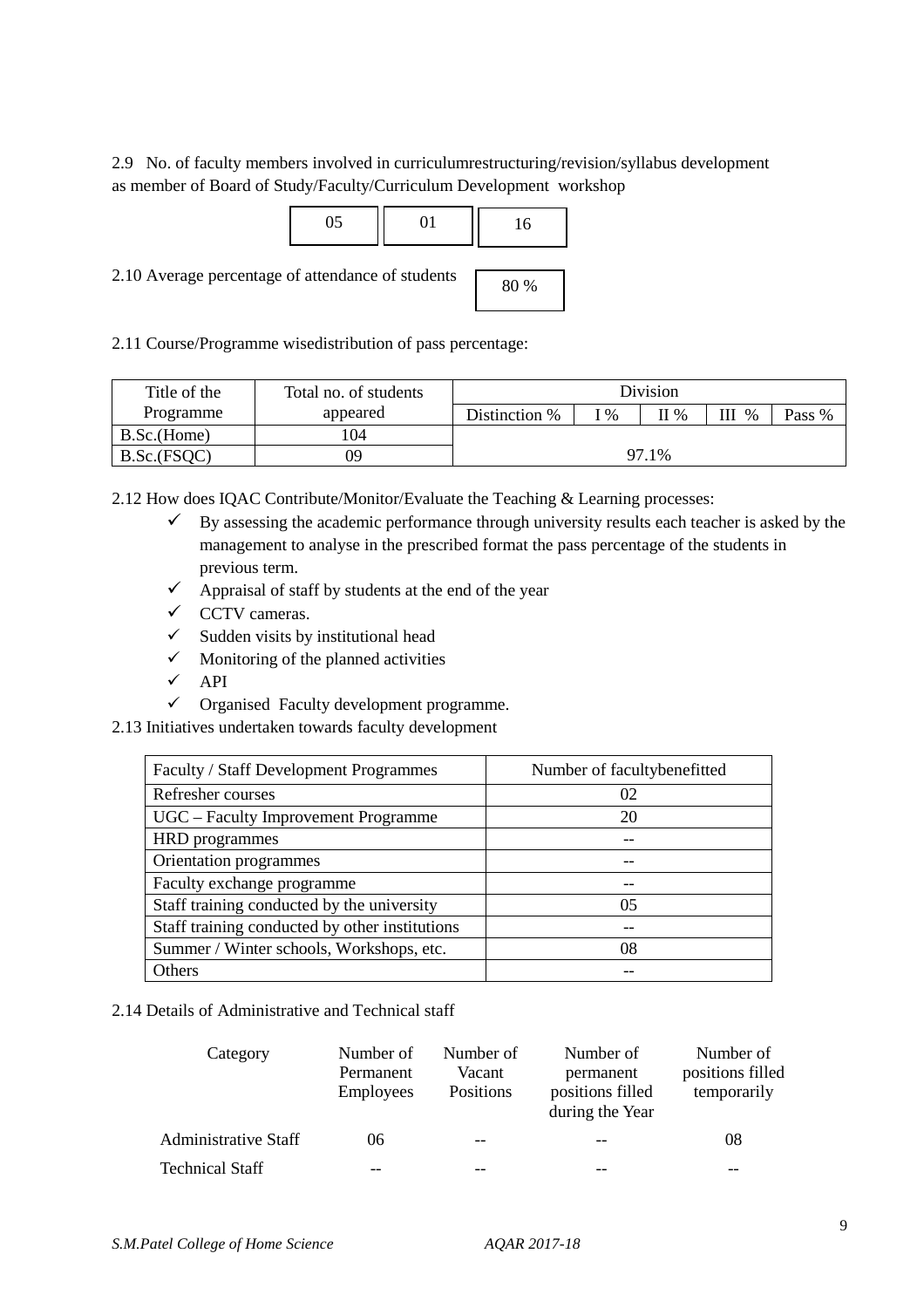# **Criterion – III**

# **3. Research, Consultancy and Extension**

3.1 Initiatives of the IQAC in Sensitizing/Promoting Research Climate in the institution

- $\checkmark$  Conducting research seminar for final year students every year
- $\checkmark$  To promote research climate, organize research seminar for students
- $\checkmark$  Motivate staff to participate in various seminars and workshops
- $\checkmark$  College level seminar on Environmental awareness "Beat Plastics"
- $\checkmark$  Number of workshops on various aspects of Home Science
- $\checkmark$  Number of projects are carried out by the faculty members
- $\checkmark$  Motivate staff for publications in the research journals and proceedings.

#### 3.2 Details regarding major projects

|                     | Completed | Ongoing | <b>Sanctioned</b> | <b>Submitted</b> |
|---------------------|-----------|---------|-------------------|------------------|
| Number              |           |         | --                | --               |
| Outlay in Rs. Lakhs | 11,36,000 | $- -$   | 11,84,000         |                  |

#### 3.3 Details regarding minor projects

|                     | <b>Completed</b> | Ongoing  | <b>Sanctioned</b> | <b>Submitted</b> |
|---------------------|------------------|----------|-------------------|------------------|
| Number              | $- -$            |          | --                | $- -$            |
| Outlay in Rs. Lakhs | $- -$            | 1,35,000 | 1,50,000          | $- -$            |

#### 3.4 Details on research publications

|                          | <b>International</b> | <b>National</b> | <b>Others</b> |
|--------------------------|----------------------|-----------------|---------------|
| Peer Review Journals     |                      |                 |               |
| Non-Peer Review Journals | --                   | --              |               |
| e-Journals               | --                   | --              |               |
| Conference proceedings   | --                   |                 |               |

#### 3.5 Details on Impact factor of publications:

Range  $\begin{array}{|c|c|c|c|c|c|c|c|} \hline 1 & -5 & \text{Average} & 4. & \text{h-index} & - & \text{Nos. in SCOPUS} & 14. \hline \end{array}$ 

*S.M.Patel College of Home Science AQAR 2017-18*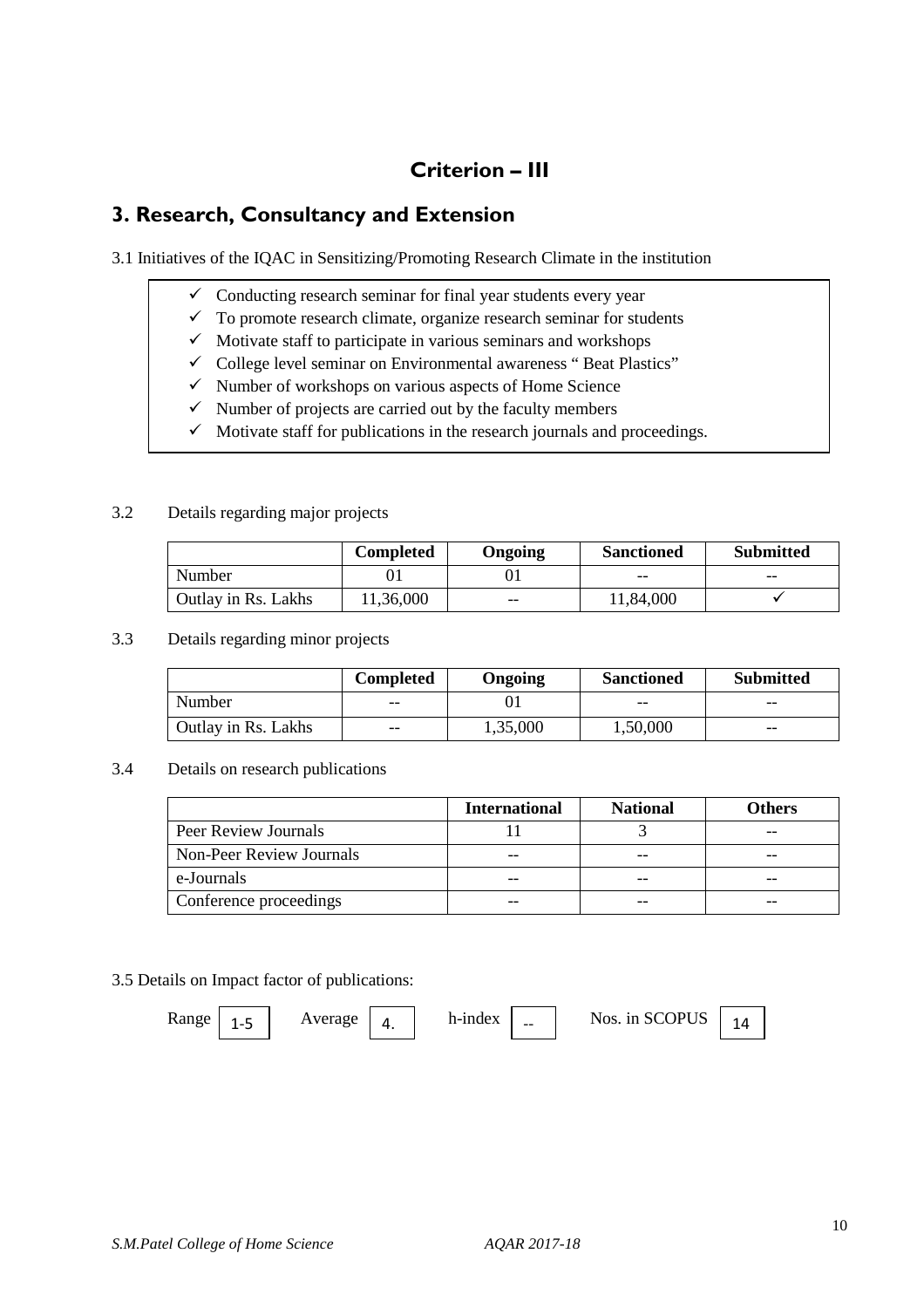3.6 Research funds sanctioned and received from various funding agencies, industry and other organisations

| Nature of the Project                                                   | Duration        | Name of the    | Total grant | Received  |
|-------------------------------------------------------------------------|-----------------|----------------|-------------|-----------|
|                                                                         | Year            | funding Agency | sanctioned  |           |
| Major projects                                                          | 3 yrs           | <b>UGC</b>     | 11,84,000   | 11,03,000 |
| <b>Minor Projects</b>                                                   | $2 \text{ yrs}$ | <b>UGC</b>     | 2,19,000    | 1,50,000  |
| <b>Interdisciplinary Projects</b>                                       |                 |                |             |           |
| Industry sponsored                                                      |                 |                |             |           |
| Projects sponsored by the                                               |                 |                |             |           |
| University/College                                                      |                 |                |             |           |
| Students research projects<br>(other than compulsory by the University) |                 |                |             |           |
| Any other (Specify)                                                     |                 |                |             |           |
| <b>Total</b>                                                            |                 |                | 13,34,00    | 12,38,000 |

3.7 No. of books published i) With ISBN No.  $\begin{bmatrix} 11 \end{bmatrix}$  ii) Without ISBN No. 01 Chapters in Edited Books  $\begin{vmatrix} 02 \end{vmatrix}$ 

3.8 No. of University Departments receiving funds from:**N/A**

|                  | UGC-SAP<br><b>DPE</b><br>--                | CAS<br>$- -$                                   | <b>DST-FIST</b><br><b>DBT</b> Scheme/funds    |  |
|------------------|--------------------------------------------|------------------------------------------------|-----------------------------------------------|--|
| 3.9 For colleges | Autonomy<br><b>INSPIRE</b><br>--           | <b>CPE</b><br>$\sqrt{ }$<br><b>CE</b><br>$- -$ | <b>DBT</b> Star Scheme<br>Any Other (specify) |  |
|                  | 3.10 Revenue generated through consultancy | --                                             |                                               |  |

3.11 No. of conferences organized by theInstitution

| Level               | International   National   State   University   College |       |    |       |  |
|---------------------|---------------------------------------------------------|-------|----|-------|--|
| Number              | --                                                      | $- -$ | -- | --    |  |
| Sponsoring agencies | --                                                      | $- -$ | -- | $- -$ |  |

3.12 No. of faculty served as experts, chairpersons or resource persons 3.13 No. of collaborations International  $\vert$   $\vert$   $\vert$  National  $\vert$  03 3.14 No. of linkages created during this year 23 Any other  $\begin{array}{|c|c|}$  03 15

3.15 Total budget for research for current year in lakhs:

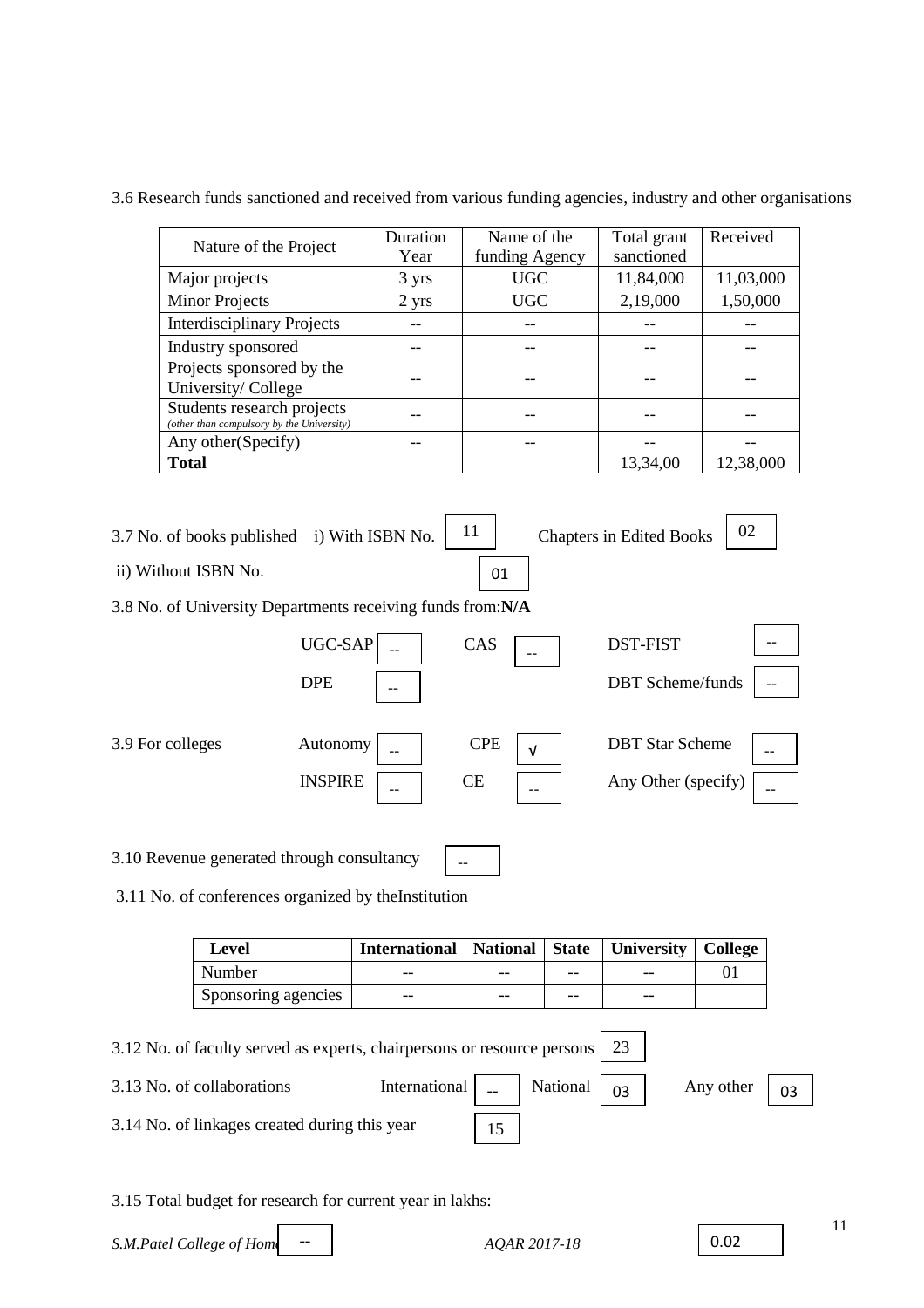From Funding agency From Management of University/College

Total

0.02

3.16 No. of patents received this year:**N/A**

| Type of Patent |         | Number |
|----------------|---------|--------|
| National       | Applied |        |
|                | Granted |        |
| International  | Applied |        |
|                | Granted |        |
|                | Applied |        |
| Commercialised | Granted |        |

3.17 No. of research awards/ recognitions received by faculty &research fellows of the institute in the year

|                                                                                          | Total | International       | National | <b>State</b>           | University          | Dist | College   |  |
|------------------------------------------------------------------------------------------|-------|---------------------|----------|------------------------|---------------------|------|-----------|--|
|                                                                                          |       | 01                  | 01       | 05                     | 03                  |      |           |  |
| 3.18No. of faculty from the Institution<br>who are Ph. D. Guides                         |       |                     | 01       |                        |                     |      |           |  |
| and students registered under them                                                       |       |                     | 03       |                        |                     |      |           |  |
| 3.19 No. of Ph.D. awarded by faculty from the Institution                                |       |                     |          |                        | 01                  |      |           |  |
| 3.20 No. of Research scholars receiving the Fellowships (Newly enrolled + existing ones) |       |                     |          |                        |                     |      |           |  |
| <b>JRF</b>                                                                               |       | <b>SRF</b>          |          | <b>Project Fellows</b> |                     |      | Any other |  |
| 3.21 No. of students Participated in NSS events:                                         |       |                     |          |                        |                     |      |           |  |
|                                                                                          |       | University level    | 200      | State level            |                     |      |           |  |
|                                                                                          |       | National level      |          |                        | International level |      |           |  |
| 3.22 No. of students participated in NCC events:                                         |       |                     |          |                        |                     |      |           |  |
|                                                                                          |       | University level    | 54       | State level            |                     | 20   |           |  |
| National level                                                                           |       | International level | 04       |                        |                     |      |           |  |
| 3.23 No. of Awards won in NSS:                                                           |       |                     |          |                        |                     |      |           |  |
|                                                                                          |       | University level    |          | State level            |                     |      |           |  |
| National level                                                                           |       | International level | 01       |                        |                     |      |           |  |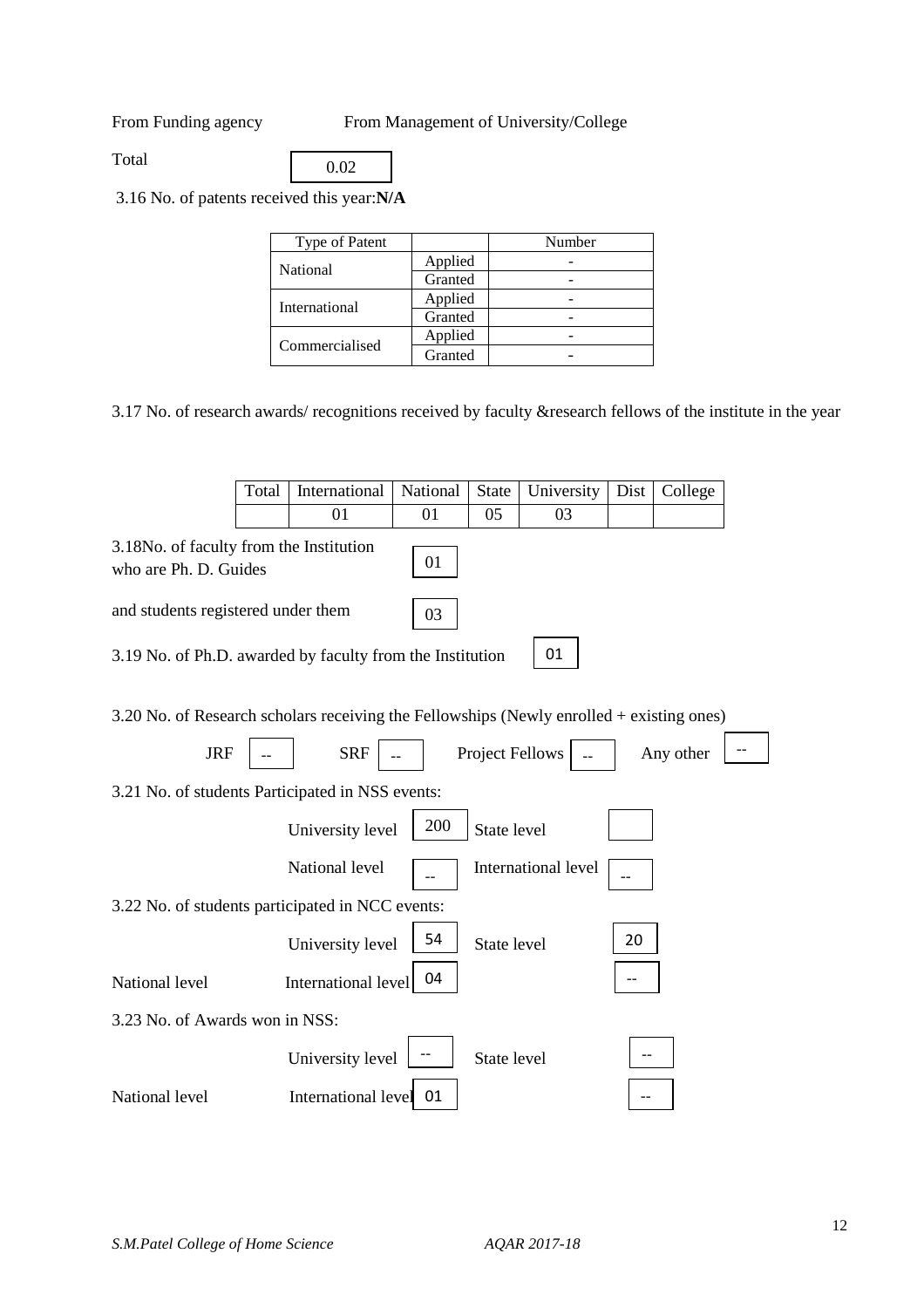3.24 No. of Awards won in NCC:



#### 3.25 No. of Extension activities organized



3.26 Major Activities during the year in the sphere of extension activities & Institutional Social

#### Responsibility

- $\checkmark$  Celebration of various weeks like : Consumer week celebration, Nutritional week celebration, International Mother's Milk week celebration
- $\checkmark$  Swachhta Abhiyan "Clean City Green City"
- $\checkmark$  Training Anganwadi workers.
- $\checkmark$  NSS annual camp
- Yuva Matdar Mahotsav Celebration on National Voters Day
- $\checkmark$  Cancer awareness programme
- $\checkmark$  Thalassemia awareness camp
- $\checkmark$  Blood donation camp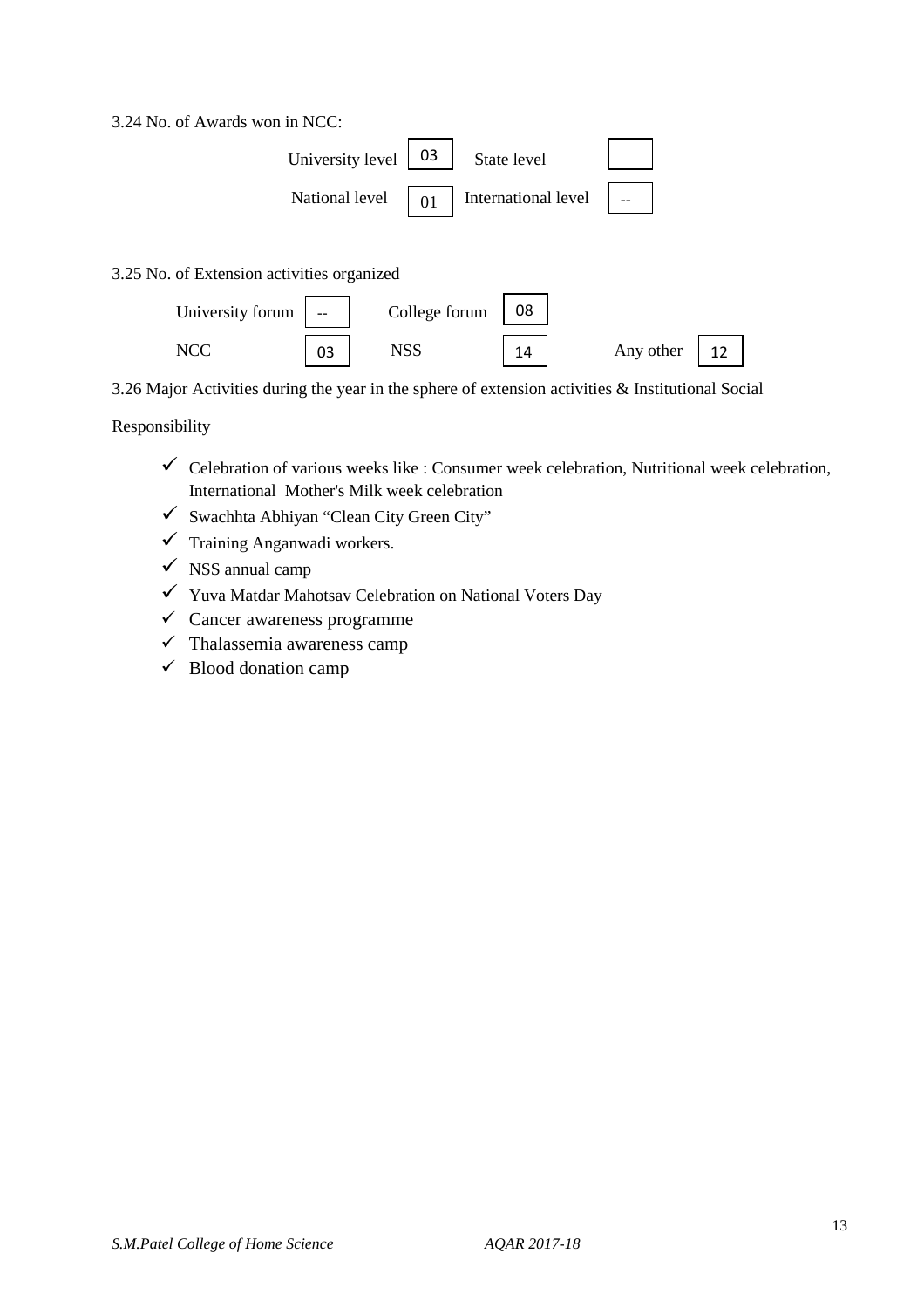# **Criterion – IV 4. Infrastructure and Learning Resources**

4.1 Details of increase in infrastructure facilities:

| <b>Facilities</b>                                                                   | <b>Existing</b> | <b>Newly</b><br>created | Source of<br>Fund | <b>Total</b> |
|-------------------------------------------------------------------------------------|-----------------|-------------------------|-------------------|--------------|
| Campus area                                                                         | 7200 Sq.mt      |                         |                   | 7200 Sq.mt   |
| Class rooms                                                                         | 07              |                         |                   | 07           |
| Laboratories                                                                        | 21              |                         |                   | 21           |
| <b>Seminar Halls</b>                                                                | 01              |                         |                   | 01           |
| No. of important equipment purchased<br>$(\geq 1$ -0 lakh) during the current year. | 00              | 05                      | Trust<br>(CVM)    | 00           |
| Value of the equipment purchased<br>during the year (Rs. in Lakhs)                  |                 | 1.79                    |                   | 1.79         |
| Others                                                                              |                 |                         |                   |              |

4.2 Computerization of administration and library

- $\checkmark$  Administration process: Computerized (Tally software)
- $\checkmark$  Process of admission: Fill up admission form by the student manually and Enrolment, Examination etc. computerized
- $\overline{\smash{\big)}\ }$  Bar-coding of all books
- $\checkmark$  Examination results : Computerized (given by SPU)
- $\checkmark$  Attendance of students is computerised
- $\checkmark$  External and Internal mark-sheets computerised

#### 4.3 Library services:

|                   | <b>Existing</b> |              |      | <b>Newly added</b> | <b>Total</b> |              |  |
|-------------------|-----------------|--------------|------|--------------------|--------------|--------------|--|
|                   | No.             | <b>Value</b> | No.  | <b>Value</b>       | No.          | <b>Value</b> |  |
| <b>Text Books</b> | 11,602          |              | 08   | 4,718              |              |              |  |
| Reference Books   | --              |              |      |                    | --           |              |  |
| e-Books           | --              | --           |      | --                 |              |              |  |
| Journals          | 16              | 19,710       |      | ---                | --           |              |  |
| e-Journals        | $- -$           | --           | $ -$ | --                 | --           | --           |  |
| Digital Database  | --              |              |      |                    |              |              |  |
| CD & Video        | $- -$           | --           | --   | --                 | --           | --           |  |
| Others (specify)  | --              |              | 11   | 9,749              |              | 14,468       |  |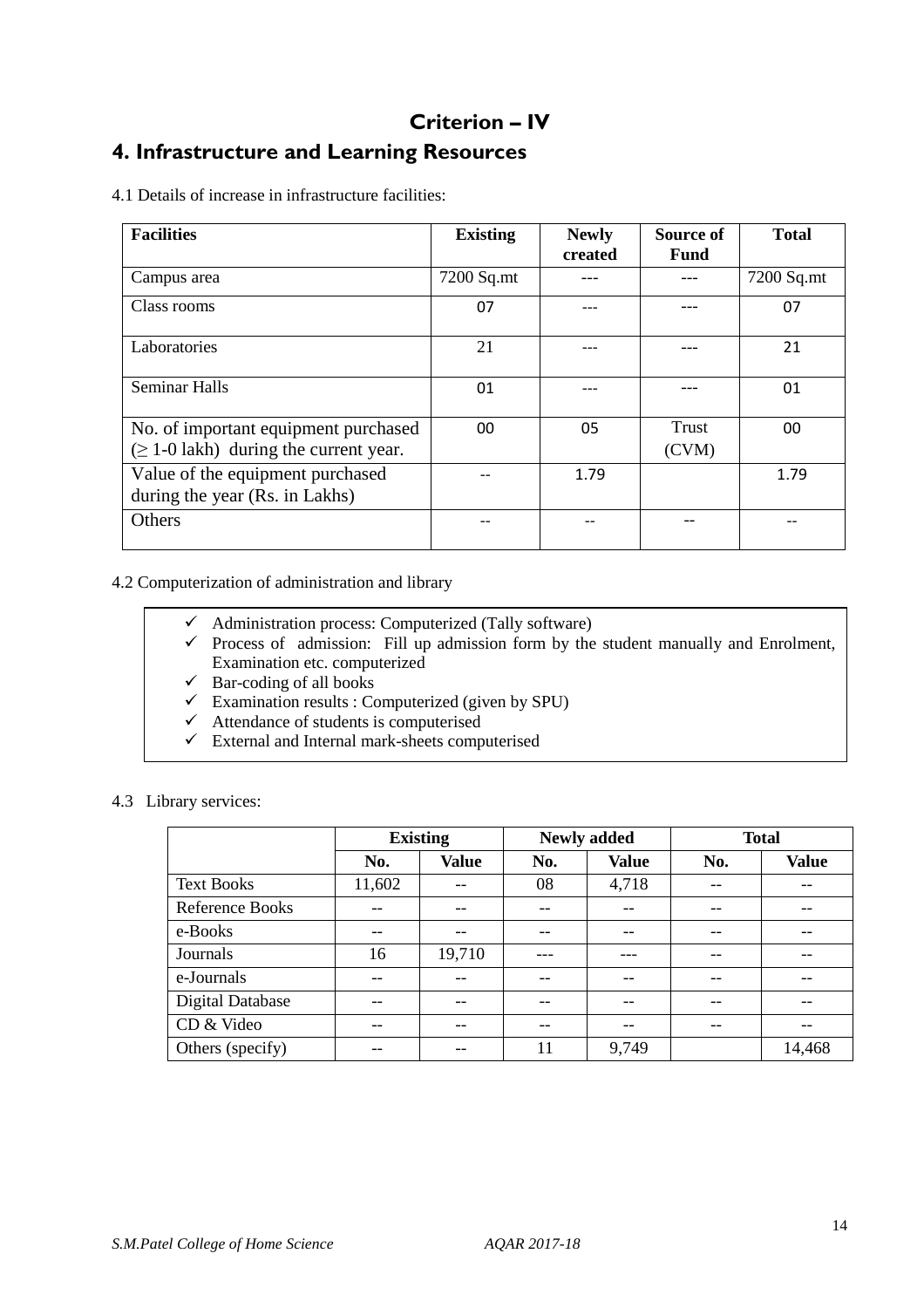4.4 Technology up gradation (overall)

|                 | <b>Total</b><br><b>Computers</b> | Computer<br>Labs | <b>Internet</b> | <b>Browsing</b><br><b>Centres</b> | Computer<br><b>Centres</b> | <b>Office</b> | <b>Depart</b><br>-ments | <b>Others</b> |
|-----------------|----------------------------------|------------------|-----------------|-----------------------------------|----------------------------|---------------|-------------------------|---------------|
| <b>Existing</b> | 123                              | 21               | Wi-fi<br>campus | 03                                | 55                         | 04            | 17                      |               |
| <b>Added</b>    | --                               | --               | --              |                                   | 14                         | 05            | 04                      |               |
| <b>Total</b>    | 123                              | 21               | Wi-fi<br>campus | 03                                | 69                         | 09            | 21                      |               |

4.5 Computer, Internet access, training to teachers and students and any other programmefor technology upgradation (Networking, e-Governance etc.)

- $\checkmark$  Demonstration on how to use incinerators for sanitary napkins.
- $\checkmark$  Gujarati typing workshop for non-teaching
- $\checkmark$  Wi-fi facilities are given to all the staff and final year student in laptop and tablet.
- $\checkmark$  Office has Wi-fi facilities and three broadband internet connection given by BSNL
- $\checkmark$  Each faculty has facility of computer with Wi-fifor internet access.

**Total :**

- $\checkmark$  Computer basics and computer application is the part of syllabus for F.Y.B.Sc.students in which internet access training given. Internet access facility to SY and TY students is provided as per their time schedule.
- $\checkmark$  Gujarati fonts in all the computers
- $\checkmark$  Latest software are purchased

4.6 Amount spent on maintenance in lakhs :

i) ICT

- ii) Campus Infrastructure and facilities
- iii) Equipments

iv) Others

10,649 10,562 -- --

21,211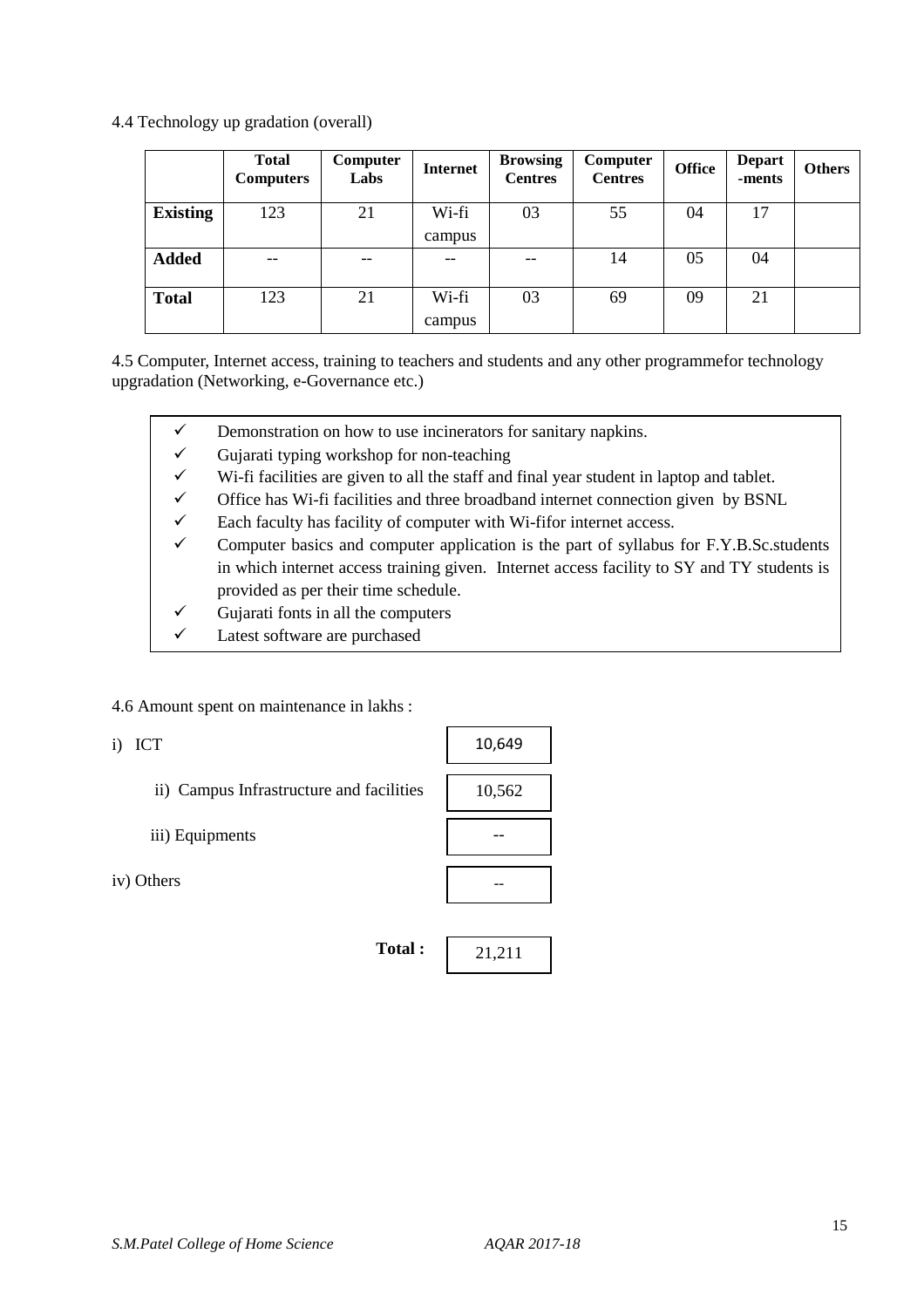# **Criterion – V**

# **5. Student Support and Progression**

5.1 Contribution of IQAC in enhancing awareness about Student Support Services

- $\checkmark$  Formation and introduction of the central committee
- $\checkmark$  Orientation programme for Parents and Fresher's
- $\checkmark$  Students members in IQAC
- $\checkmark$  Counselling
- $\checkmark$  Provide financial support to the student
- $\checkmark$  Display information on the board about various support services and scholarships
- $\checkmark$  Various activities conducted under women cell
- $\checkmark$  Information about the working of Anti-ragging cell
- $\checkmark$  Motivate students to drop their suggestion and grievances in Grievance box
- $\checkmark$  Information regarding scholarships are also displayed on the notice board

#### 5.2 Efforts made by the institution for tracking the progression

- $\checkmark$  Student performance
- $\checkmark$  Assignments, Projects, Quiz
- $\checkmark$  Personal-counselling of the students
- $\checkmark$  Parent teacher meetings
- $\checkmark$  Feedback from students
- Grievance box
- Remedial classes for weak students
- Continuous evaluation

Demand ratio Dropout 5%



5.4 Details of student support mechanism for coaching for competitive examinations (If any)

| • Coaching conducted by the                            |
|--------------------------------------------------------|
| $\checkmark$ H. M. Patel Career development Centre     |
| $\checkmark$ Sardar Patel University                   |
| • Lecture by various academy like Dhyey in our college |
|                                                        |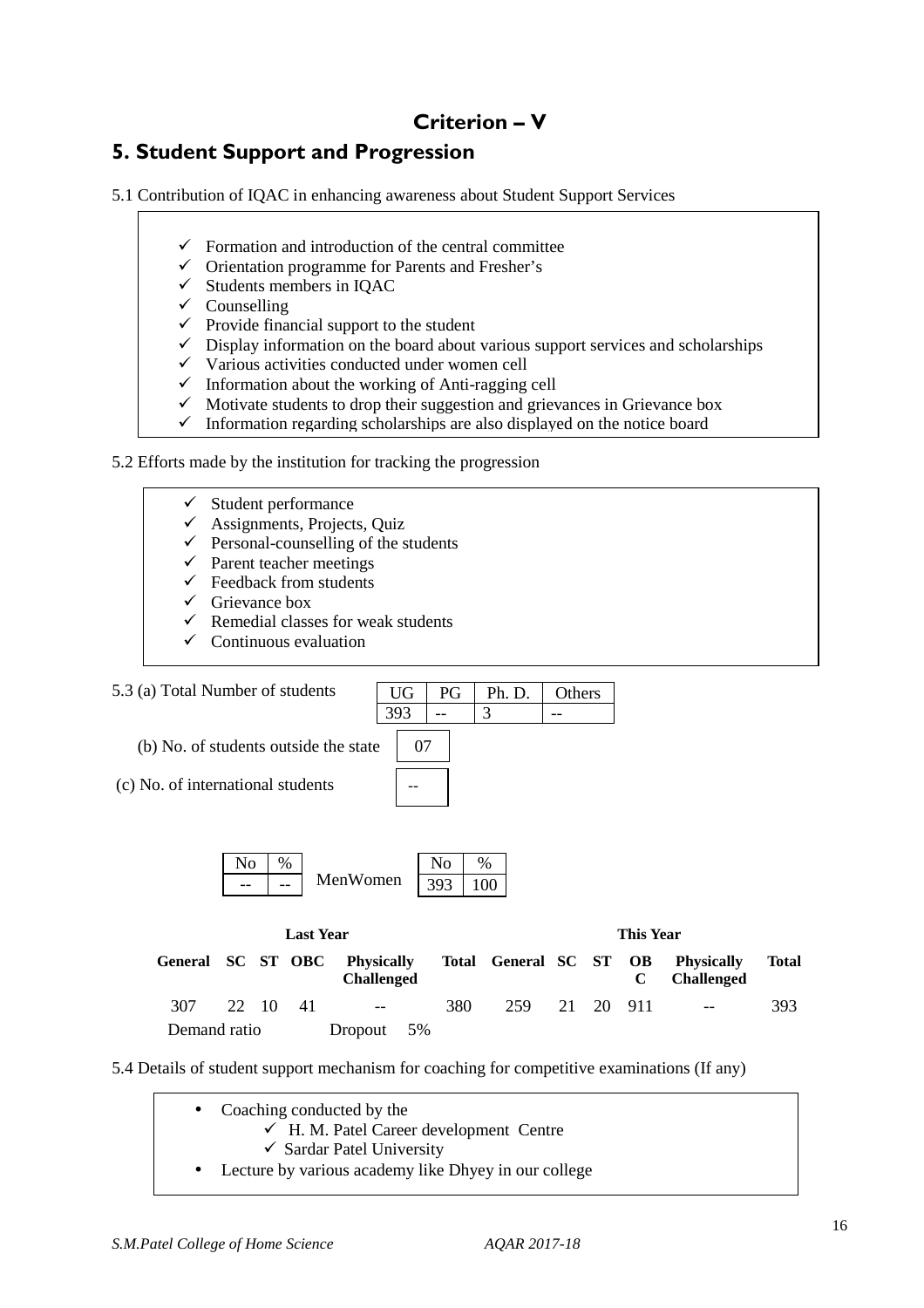No. of students beneficiaries



5.5 No. of students qualified in these examinations:**N/A**



5.6 Details of student counselling and career guidance

- Seminar was organized under **career and counselling cell**for "Job Prospects in Home Science : India and Abroad".
- $\checkmark$  Career-counselling of the students
- $\checkmark$  9 workshops were conducted under career and placement cell like culinary skills, fabric painting, soft toy making, appliqué work etc.
- $\checkmark$  Training workshop on "Tour Operators" in collaboration with Gujarat Tourism and Oak Brook School, Ahmedabad

No. of students benefited

| e.<br>I |  |
|---------|--|
|---------|--|

5.7 Details of campus placement

|                                                     | On campus                                    |                                     | <b>Off Campus</b>         |
|-----------------------------------------------------|----------------------------------------------|-------------------------------------|---------------------------|
| Number of<br><b>Organizations</b><br><b>Visited</b> | Number of<br><b>Students</b><br>Participated | Number of<br><b>Students Placed</b> | Number of Students Placed |
| 02                                                  | 40.                                          |                                     | 14                        |

5.8 Details of gender sensitization programmes

Women's day celebration on 8<sup>th</sup> March where the social work of Kusumben Patel and Alpaben Patel was facilitated for their exemplary services extended to the society.

Role play and documentaries on gender issues were shown to the community.

 $\checkmark$  Shown movies and documentaries on Environment issues and social issues

#### 5.9 Students Activities

5.9.1 No. of students participated in Sports, Games and other events

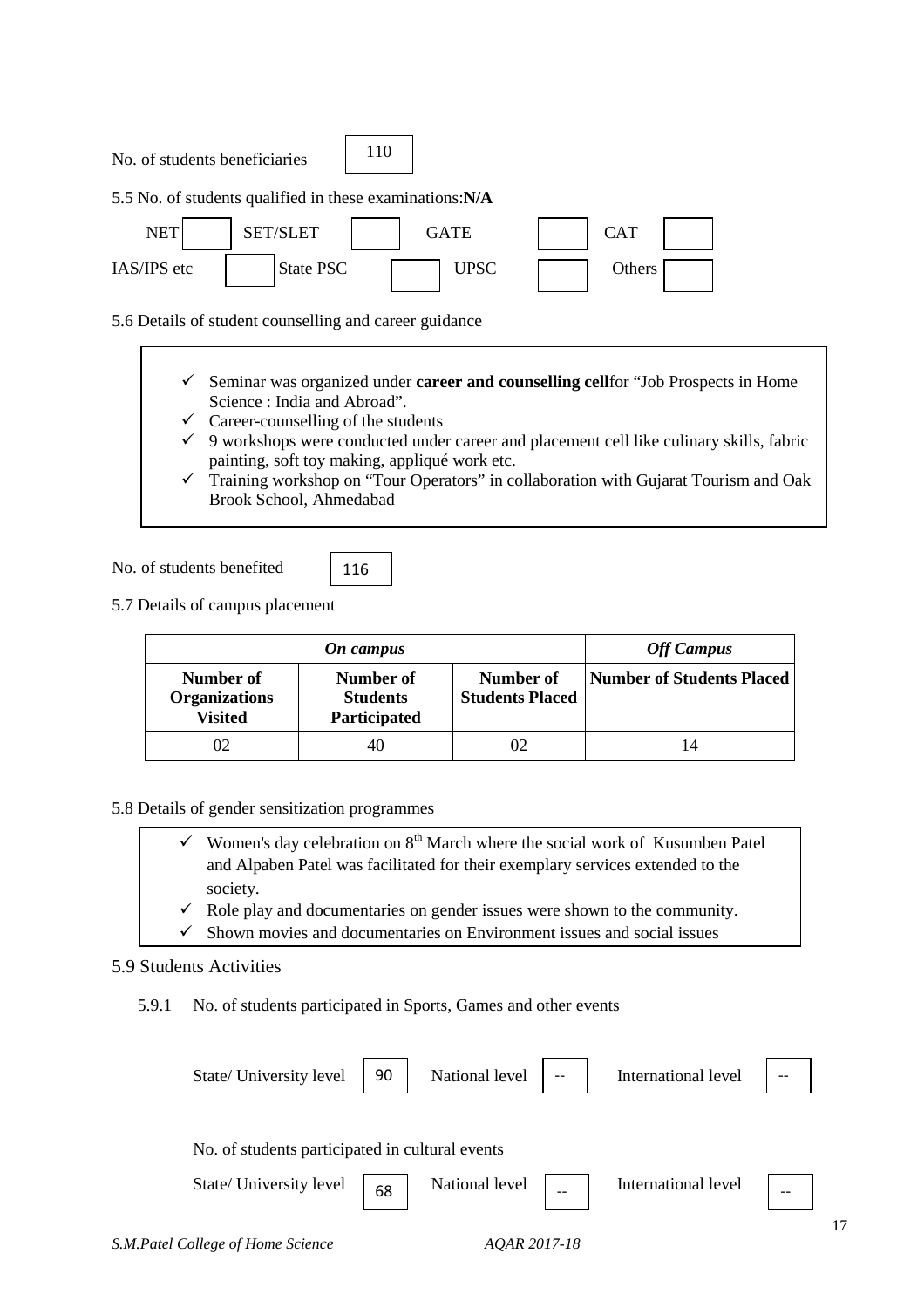### 5.9.2 No. of medals /awards won by students in Sports, Games and other events

| Sports: State/University level         | 04 | National level $\ $      | International level |  |
|----------------------------------------|----|--------------------------|---------------------|--|
| Cultural: State/ University level   04 |    | National level $\vert -$ | International level |  |

### 5.10 Scholarships and Financial Support

|                                                                        | <b>Number of students</b> | Amount |
|------------------------------------------------------------------------|---------------------------|--------|
| Financial support from Institution                                     | 15                        |        |
| Financial support from Government                                      | 72                        |        |
| Financial support from other sources                                   | 04                        |        |
| Number of students who received<br>International/National recognitions |                           |        |

#### 5.11 Student organised / initiatives

| Fair: State/ University level                                                                                                                                                                                       | $-$ | National level | $\mathbf{I}$ and $\mathbf{I}$ | International level   -- |
|---------------------------------------------------------------------------------------------------------------------------------------------------------------------------------------------------------------------|-----|----------------|-------------------------------|--------------------------|
| Exhibition: State/ University level $\begin{vmatrix} 0 & 1 \\ 0 & 1 \end{vmatrix}$ National level $\begin{vmatrix} 1 & 1 \\ 0 & 1 \end{vmatrix}$ International level $\begin{vmatrix} 1 & 1 \\ 0 & 1 \end{vmatrix}$ |     |                |                               |                          |
| 5.12 No. of social initiatives undertaken by the students                                                                                                                                                           |     |                |                               |                          |

5.13 Major grievances of students (if any) redressed: 30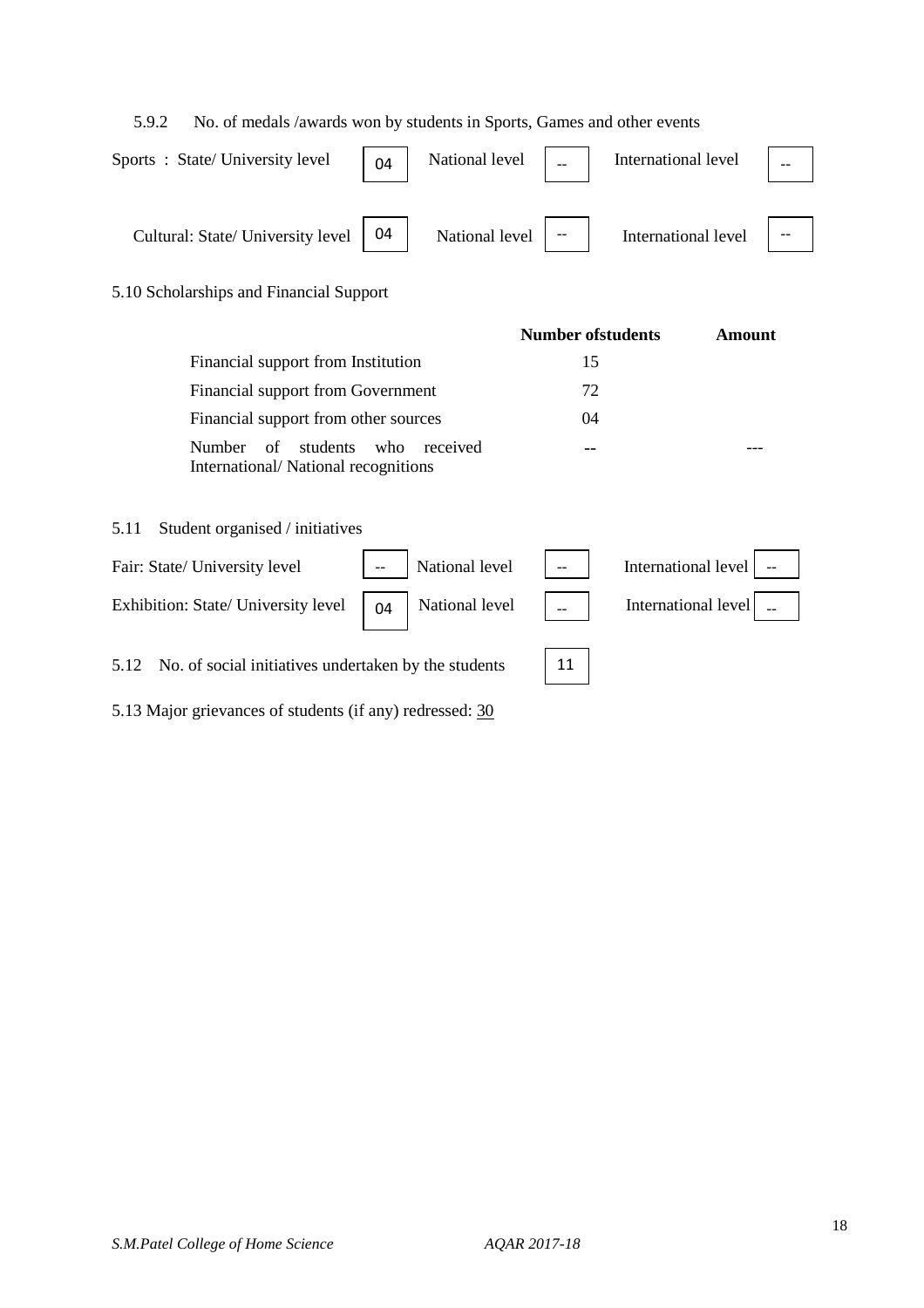# **Criterion – VI**

# **6. Governance, Leadership and Management**

6.1 State the Vision and Mission of the institution

# *Empowering young girls through quality education to meet current and emerging challenges in global perspective for the development of the self and society*.

#### **MISSION**

*VISION* 

- > To provide scientifically planned skill oriented courses relevant in present context.
- > To continuously upgrade the curriculum that is globally valuable, locally relevant and responsive to upcoming challenges of the society.
- > To affiliate, synergize with communities, organizations, institutions at local, regional, national and international level.
- Empowering young girls to respond creatively with a sense of responsibility to the contemporary needs of the society.
- > Capacity building of young girls to inculcate a sound philosophy for holistic living and maintain a sustainable career growth curve.

### **OBJECTIVES**

- > To give practical experience by industrial linkages and community neighbourhood networking.
- > To sensitize the students in identifying the needs of less advantaged/deprived group in the society and make a positive contribution to the society
- > To identify and nurture the innovative entrepreneurial abilities of young girls for lifelong socio-economic value- addition.
- > To develop potential and creativity among students and help them in solving academic and personal problems.

#### 6.2 Does the Institution has a Management Information System

- $\checkmark$  The college has website which is updated regularly and takes care of activities like admission, syllabus, academic calendar, committees, co-curricular and extra-curricular activities etc.(www.smphomescience.edu.in)
- $\checkmark$  Management holds meetings with Principal to evaluate policy matters and implementation of plans.
- $\checkmark$  Head of institute holds regular meetings with senior person of the Departments, faculties, technical staff, administrative staff to discuss and form new strategies for various institutional matters.
- $\checkmark$  The college also updates a facebook page with latest extra curricular / co-curricular activities of the college (https:www.facebook.com/smphomescience1971)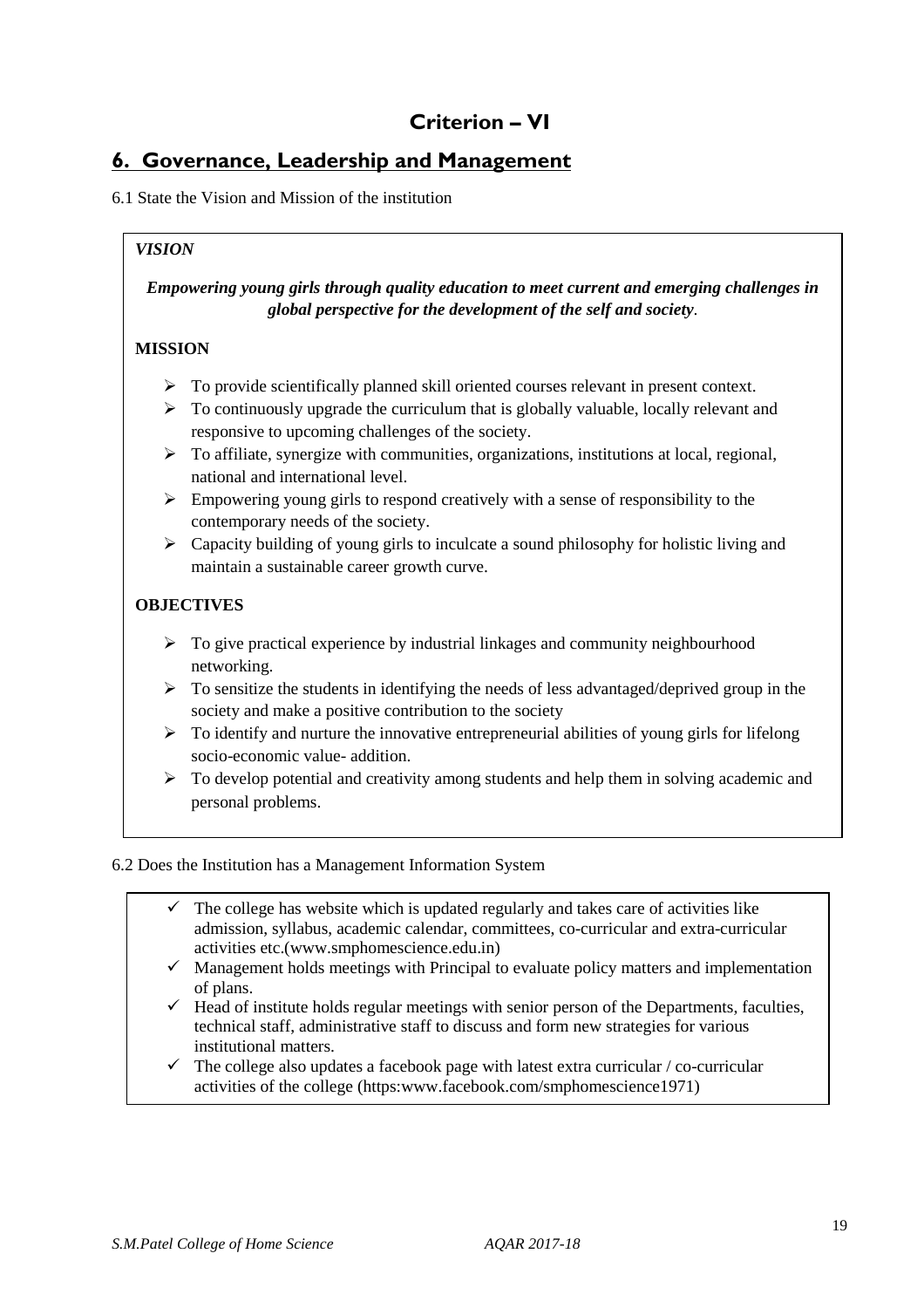6.3 Quality improvement strategies adopted by the institution for each of the following:

#### 6.3.1 Curriculum Development

- $\checkmark$  Suggestions from stakeholders (industries/ parents/experts) are incorporated while developing the curriculum.
- $\checkmark$  The curriculum has been revised and will be implemented from the Current academic year 2018-19

#### 6.3.2 Teaching and Learning

- $\checkmark$  Teaching methods such as Seminars, Workshops, PPT's, Educational Visits, Field Visits, Mock Interviews, Music Concerts and Exhibitions etc. are conducted and organised by various departments.
- $\checkmark$  Teachers also submit their teaching modules in the beginning of the semester.
- $\checkmark$  Teachers are encouraged to keep themselves updated with the latest knowledge and developments in their subjects by attending and actively participating in seminars, conferences, workshops etc.
- $\checkmark$  Teachers maintain a diary to keep a record of their daily activities
- $\checkmark$  Personality development classes through career development centre is conducted for all the students to improve students competence in English, self-awareness and self-management and are encouraged to give SCOPE exam.

6.3.3 Examination and Evaluation

- $\checkmark$  Continuous evaluation system is practised for internal marks, using various ways such as class tests, projects, Presentations, class seminars, field visits, internships, etc. These practices have seen increased punctuality and regularity among the students.
- $\checkmark$  This year the internal tests were replaced by mock (preliminary) exams

#### 6.3.4 Research and Development

- $\checkmark$  The College has a Research Cell which facilitates staff and student's research work and guides research work of Ph.D. students.
- $\checkmark$  It encourages staff members to apply for UGC schemes such as Minor Research project, Major Research projects, participation in research forums, to undertake Ph. D. Research, etc.
- $\checkmark$  It also motivates staff members to write and publish research and review papers in various research journals and proceedings.
- $\checkmark$  Presently two of the staff members are Registered Research Guides.
- $\checkmark$  In Year 2017 -18 one research scholar has submitted thesis, and 01 Research scholar has completed research and awarded Ph. D Degree.
- $\checkmark$  14 papers have been published in national and international journals.
- $\checkmark$  12 books were published and 02chapter in book was contributed by the faculties.
- $\checkmark$  One major research project is completed and one minor research project is ongoing.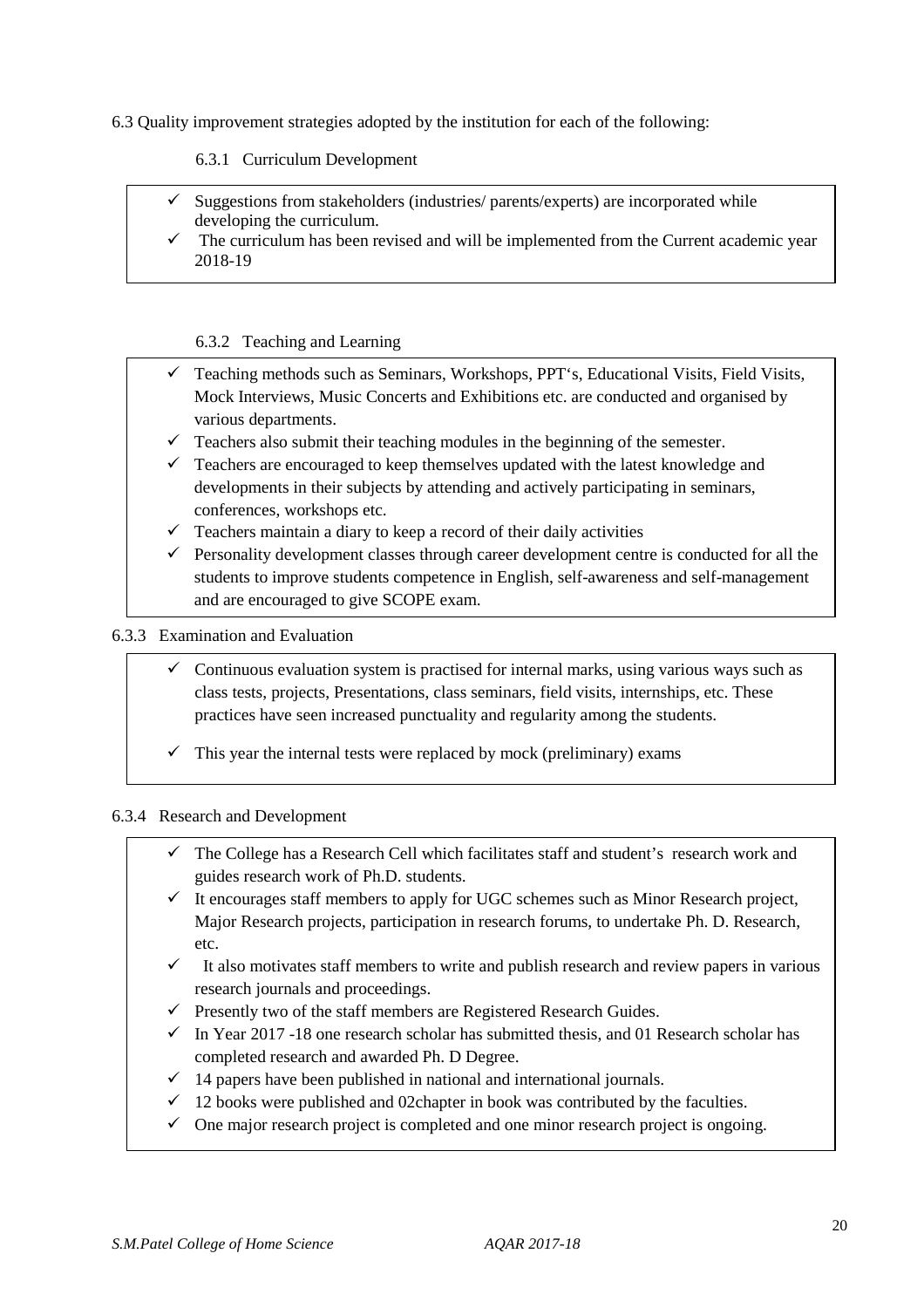#### 6.3.5 Library, ICT and physical infrastructure / instrumentation

- $\checkmark$  Wi-fi Campus
- $\checkmark$  Classrooms have LCD facilities
- $\checkmark$  Bar-coding system is developed
- $\checkmark$  Library offers a photo copying facility.
- $\checkmark$  Library has internet broad-band connectivity, computerised catalogues, membership of INFLIBNET
- $\checkmark$  The college has started a book review programme (Gyandhara) for the undergraduate students, to encourage the reading habit among students. Books have specially been added to the library to facilitate reading habit.
- $\checkmark$  Library developed a special corner and collection of books for legendary National leader Swami Vivekananda.
- $\checkmark$  Latest issues of the magazines and newspapers are displayed on the magazine stand.

#### 6.3.6 Human Resource Management

- $\checkmark$  The students have access to LCDs, Audio Players and other A.V. Aids in the class rooms as well as conference hall for various academic needs.
- $\checkmark$  Our college campus has wired LAN Internet System, Broadband connectivity and Wi-Fi facility.
- $\checkmark$  We have one computer lab with internet connectivity.
- $\checkmark$  Personalized desktop computers were provided for the individual faculty.
- $\checkmark$  Creation of Medicinal plants garden, Aesthetic garden and Kitchen garden.

#### 6.3.7 Faculty and Staff recruitment

- The IQAC Cell has organised a week-long Faculty Development Programme from 11<sup>th</sup> Dec to  $18<sup>th</sup>$  Dec. 2017. This year the theme was 'Innovative pedagogies'.
- $\checkmark$  The college encourages staff members to apply for and participate in timely refresher and orientation courses in order to avail career advancement schemes.
- $\checkmark$  For performance assessment of teachers, student's feedback analysis is done regularly.
- $\checkmark$  Health check-up camps are organised every year for F.Y. students of all faculties to assess their basic health parameters.
- $\checkmark$  Recruitment is done as per the State Government rules and norms laid down by UGC. The Management is made aware of the vacancies that have arisen and posts are advertised and interviews conducted keeping in mind the University, Government and UGC guidelines.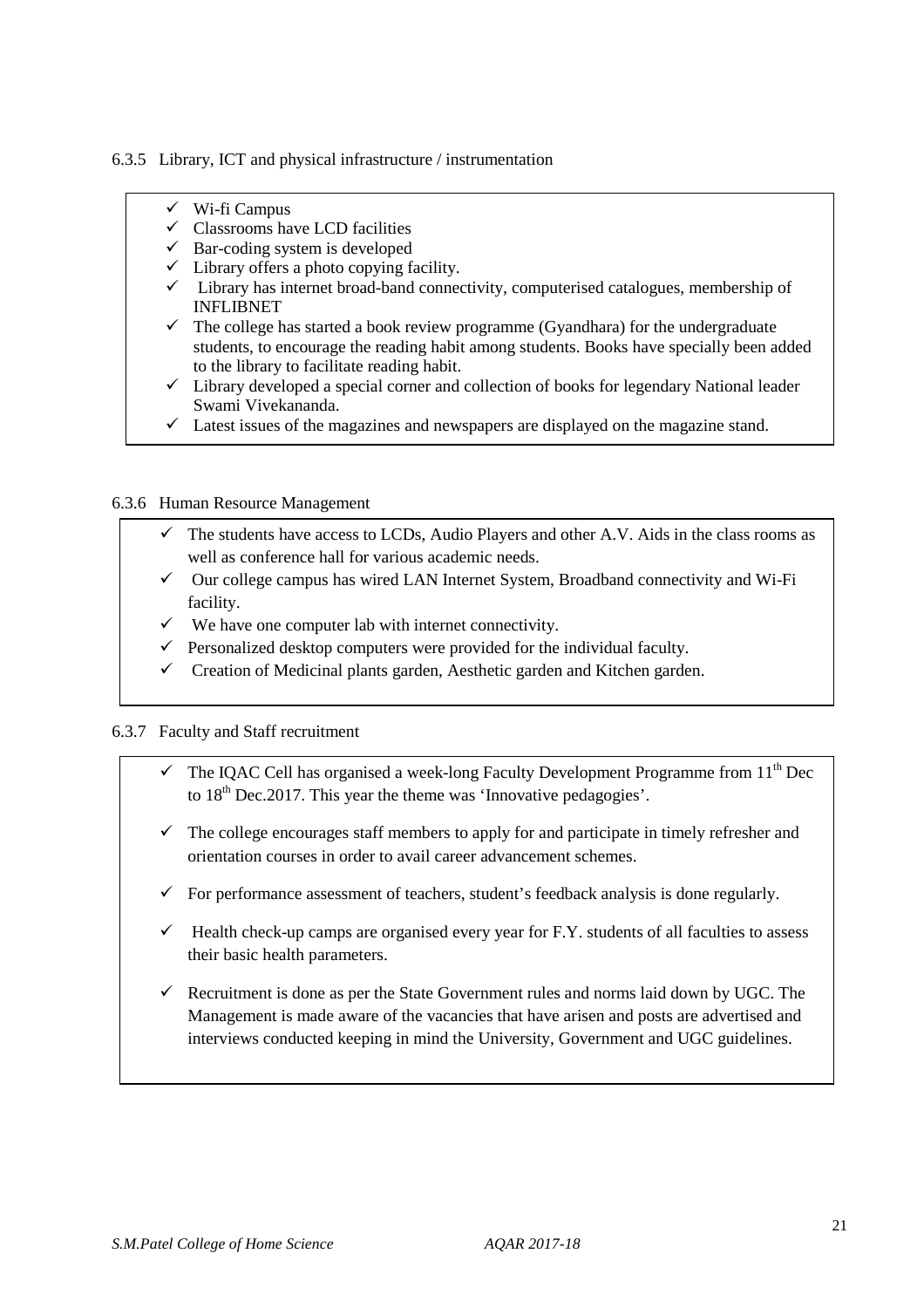#### 6.3.8 Industry Interaction/Collaboration

- $\checkmark$  The college has established two MOU's with different institutes namely with Vidyangar Nature conservancy and Jol Village for extension activities.
- $\checkmark$  Students are taken for industrial visits every year by various departments.
- $\checkmark$  Internship placements are done in Industries, Associations, Institutes, Fitness Centres, G.O's and N.G.O's.
- $69$  students' undergone Internship and block placement.
- $\checkmark$  15 days training programme was organised for final year students in collaboration with Gujarat Tourism and Oak Brook School, Ahmedabad.
- $\checkmark$  Resource persons for seminars and conferences are invited from industries to share expert guidance.
- $\checkmark$  Campus interviews are organised with various Industries, NGO's and Institutions for placement of students like VLCC, Hospitals, BPO etc

#### 6.3.9 Admission of Students

- $\checkmark$  Every year publicity about college admission process is done via college website, print and electronic media, visiting schools by staff members and orienting students from various schools and junior colleges.
- $\checkmark$  Full transparency in admission process is maintained.
- $\checkmark$  Publicity is also done during various educational exhibitions of the different colleges
- $\checkmark$  Admission committee is set up according to university norms, with management representative and backward class nominee.
- $\checkmark$  Counselling for admissions is done by college staff, during admission period. Seats are filled on first come first serve basis.
- $\checkmark$  Fees concession and fee instalment schemes made available for the needy students.
- $\checkmark$  Faculties have also contributed the fund to help students from low socio-economic society.

#### 6.4 Welfare schemes for

| Teaching     | <b>Health Centre</b>                                                     |
|--------------|--------------------------------------------------------------------------|
| Non teaching | Health Centre, provides two set of uniforms to support staff             |
| Students     | Krupa Card for hostel students to avail medical service at health centre |

6.5 Total corpus fund generated

----

6.6 Whether annual financial audit has been done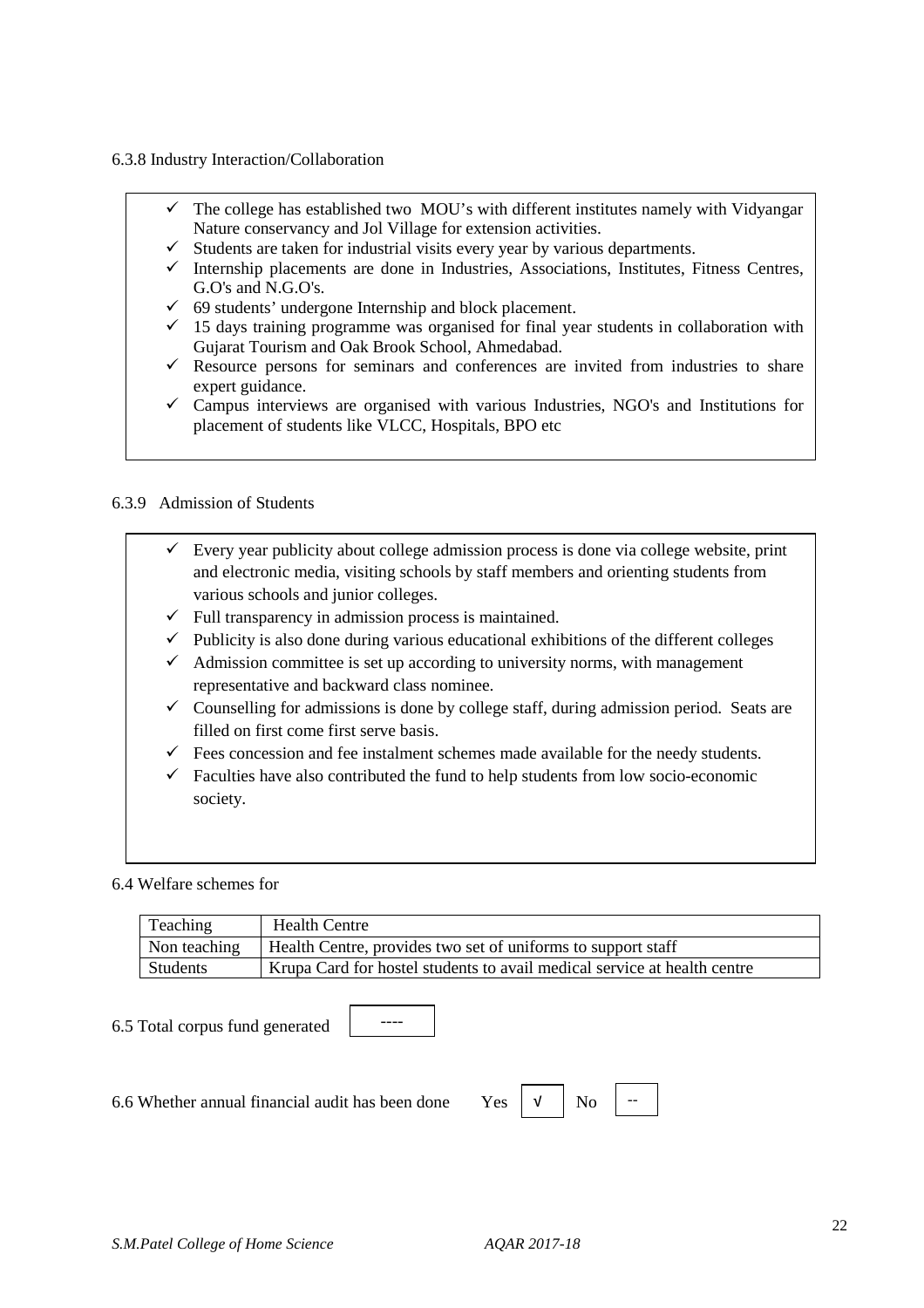| <b>Audit Type</b> | <b>External</b> |              | <b>Internal</b> |                  |
|-------------------|-----------------|--------------|-----------------|------------------|
|                   | Yes/No          | Agency       | Yes/No          | <b>Authority</b> |
| Academic          | Yes             | NAAC & AAA   | Yes             | <b>CVM</b>       |
| Administrative    | Yes             | NAAC $&$ AAA | Yes             | <b>CVM</b>       |

6.7 Whether Academic and Administrative Audit (AAA) has been done?

6.8 Does the University/ Autonomous College declares results within 30 days?

| Yes<br>For UG Programmes |       | N <sub>o</sub> |  |
|--------------------------|-------|----------------|--|
| Yes<br>For PG Programmes | $- -$ | No             |  |

6.9 What efforts are made by the University/ Autonomous College for Examination Reforms?

- Suggestions are invited from the college faculties
- $\checkmark$  University conducts meetings before the examination
- $\checkmark$  Workshop was organised by university for persons dealing with examination
- $\checkmark$  Online results are declared by the university.

6.10 What efforts are made by the University to promote autonomy in the affiliated/constituent colleges?

- $\checkmark$  Proposal of UGC for autonomous colleges is made available
- $\checkmark$  The college is representative in board of studies, senate, syndicate and academic council and the principal is the Dean of the Faculty of Home Science.
- $\checkmark$  Principal is consulted before organizing various programmes

6.11 Activities and support from the Alumni Association

- $\checkmark$  Two alumni (Students) have generously taken Initiative to support students by guiding students of Last year through delivering a talk.
- $\checkmark$  Two members are part of the IQAC team who help in the working of IQAC.
- $\checkmark$  Some of the alumni render financial help for the students welfare.
- $\checkmark$  Alumni working with the industries help in placement workshops and activities.

6.12 Activities and support from the Parent – Teacher Association

Parent-teacher meet was organized on  $21<sup>st</sup>$  January 2018 to strengthen the parentteacher relationship and to get feedback/suggestions from the parents regarding curriculum, administration and teaching part.

#### 6.13 Development programmes for support staff

--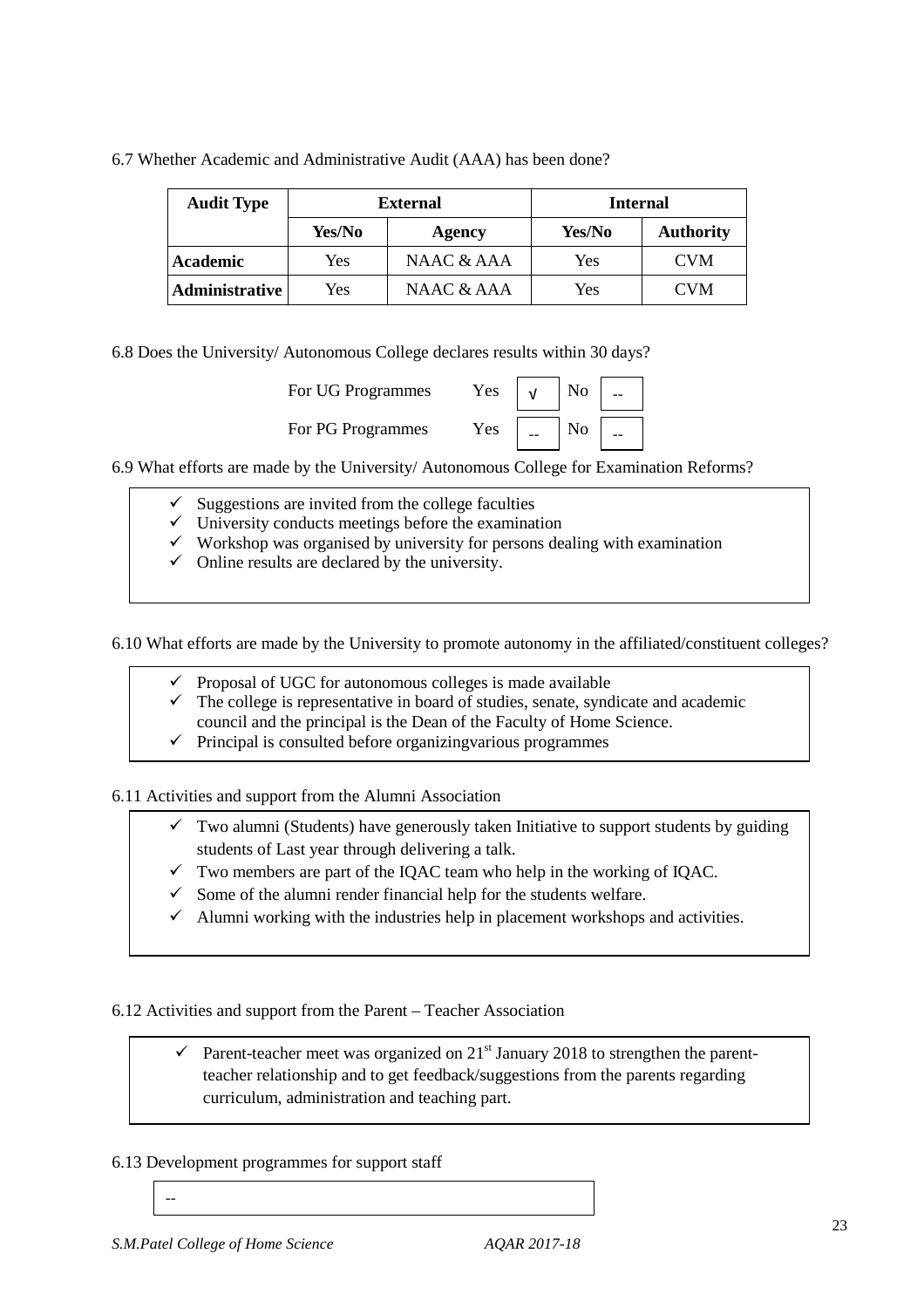6.14 Initiatives taken by the institution to make the campus eco-friendly

- $\checkmark$  Institute and CVM are always conscious for sustainable use of different resources and continuously take care for electricity consumption, gas consumption and water resource management.
- $\checkmark$  Medicinal garden is prepared with the name of the important herbs displayed.
- $\checkmark$  SwachhtaAbhiyan was carried out by displaying the slogans and cleaning the campus.
- $\checkmark$  Tree Plantation was done
- $\checkmark$  Storing rain water for distilled water used in labs
- $\checkmark$  Motivate students to conserve energy.
- $\checkmark$  Slogans were displayed in the classrooms to switch off the lights and fans when not in use.
- $\checkmark$  Mobile phones are prohibited in the college premises.
- $\checkmark$  Students celebrate days like no plastic day ,no vehicle day ,no mobile day to create awareness among the masses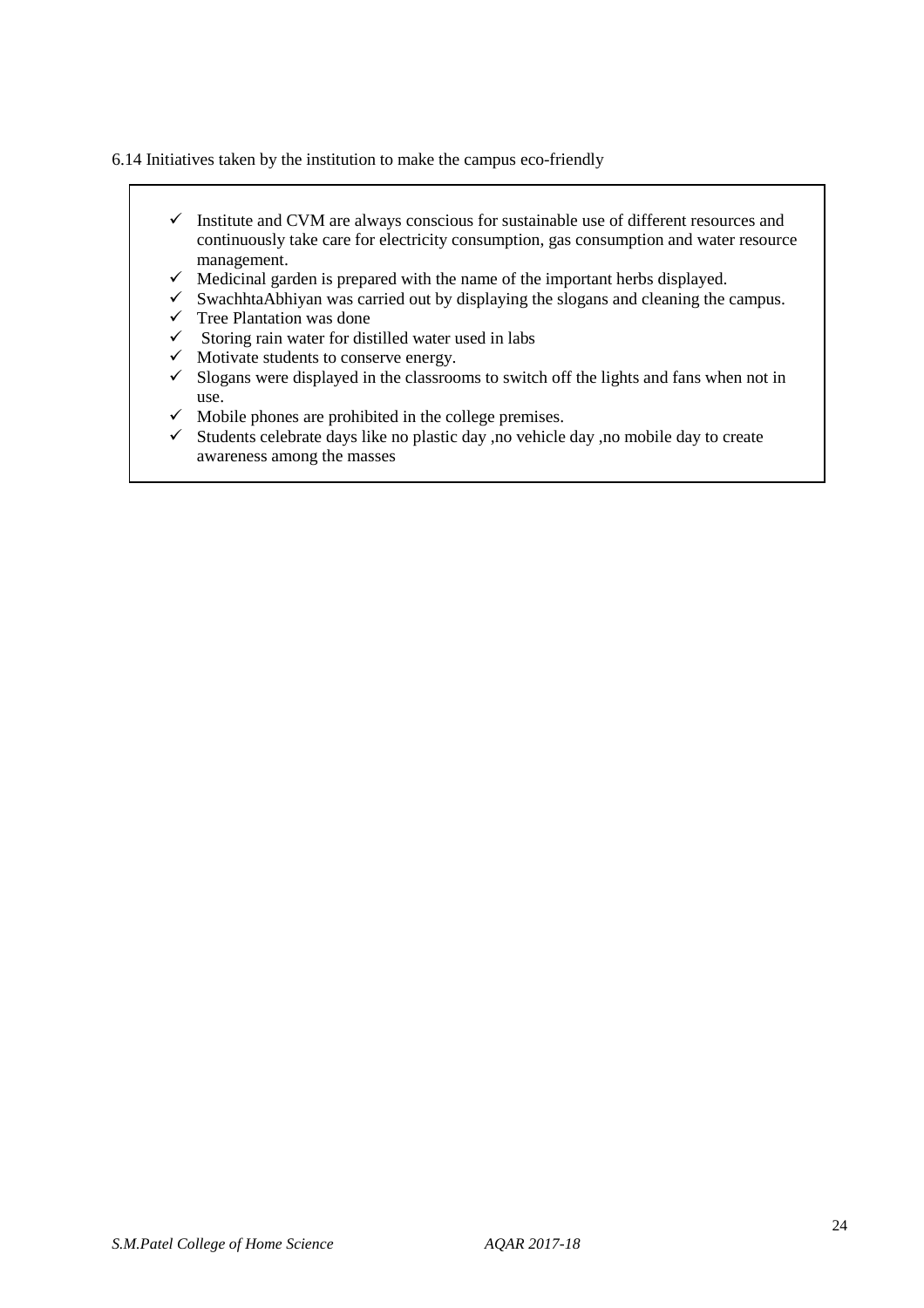# **Criterion – VII**

# **7. Innovations and Best Practices**

7.1 Innovations introduced during this academic year which have created a positive impact on the functioning of the institution. Give details.

- $\checkmark$  Educational tours are organized to give field experience.
- $\checkmark$  Extension/community activities were carried out by each department of the college.
- $\checkmark$  For every 30 students one counsellor is appointed who constantly monitor the attendance and academic record of individual student. if any student remained absent for consecutively for three days without permission, letter will be send to the parents regarding their wards absentees.
- $\checkmark$  Nine workshops and one training programs was organized to enhance the skills of the students.
- $\checkmark$  Various competitions on napkin folding, consumer safety and awareness, hairstyles, mehndi, rangolietc were organized for the students.
- $\checkmark$  College is very actively working for the Saptdharas to bring talent search. The institute organises pre-youth festival week in order to screen the students for various events.
- $\checkmark$  Under Saptdharacollege has participated in Youth Festival, Volcano, Khel Mahakumbh and other inter-collegiate competitions.
- $\checkmark$  Students are provided with indoor game facilities and are motivated to participate in the same.
- $\checkmark$  Subject experts from various fields were invited by the college to share their expertise with the students.
- $\checkmark$  Students are encouraged to take certificate courses like Sports Nutrition, Interiors, Fashion Design.

7.2 Provide the Action Taken Report (ATR) based on the plan of action decided upon at the beginning of the year

As per the IQAC meetings, different strategies and action plan were decided and following steps were initiated by the institute:

- $\checkmark$  Student's strength is one of the biggest challenges faced by our institute. Therefore, institute around the year do different activities for the improvement of the admission. Every year the admission counselling process is initiated by the management as well as at the institutional level well in advance before the new academic session begins.
- $\checkmark$  Some changes were done in the academic planner as per the instructions from CVM and the university regarding internal exams which were renamed as mock prelims.
- $\checkmark$  Other activities were executed as planned at the beginning of the term except two industrial visits

7.3 Give two Best Practices of the institution *(please see the format in the NAAC Self-study Manuals)*

- 1. Faculty development programme was organized from 11<sup>th</sup> to 18<sup>th</sup> Dec. 2017 on **Innovative teaching pedagogies**.
- 2. Active participation in Saptdhara activities.

#### *\*Please see Annexure-iv for best practices details.*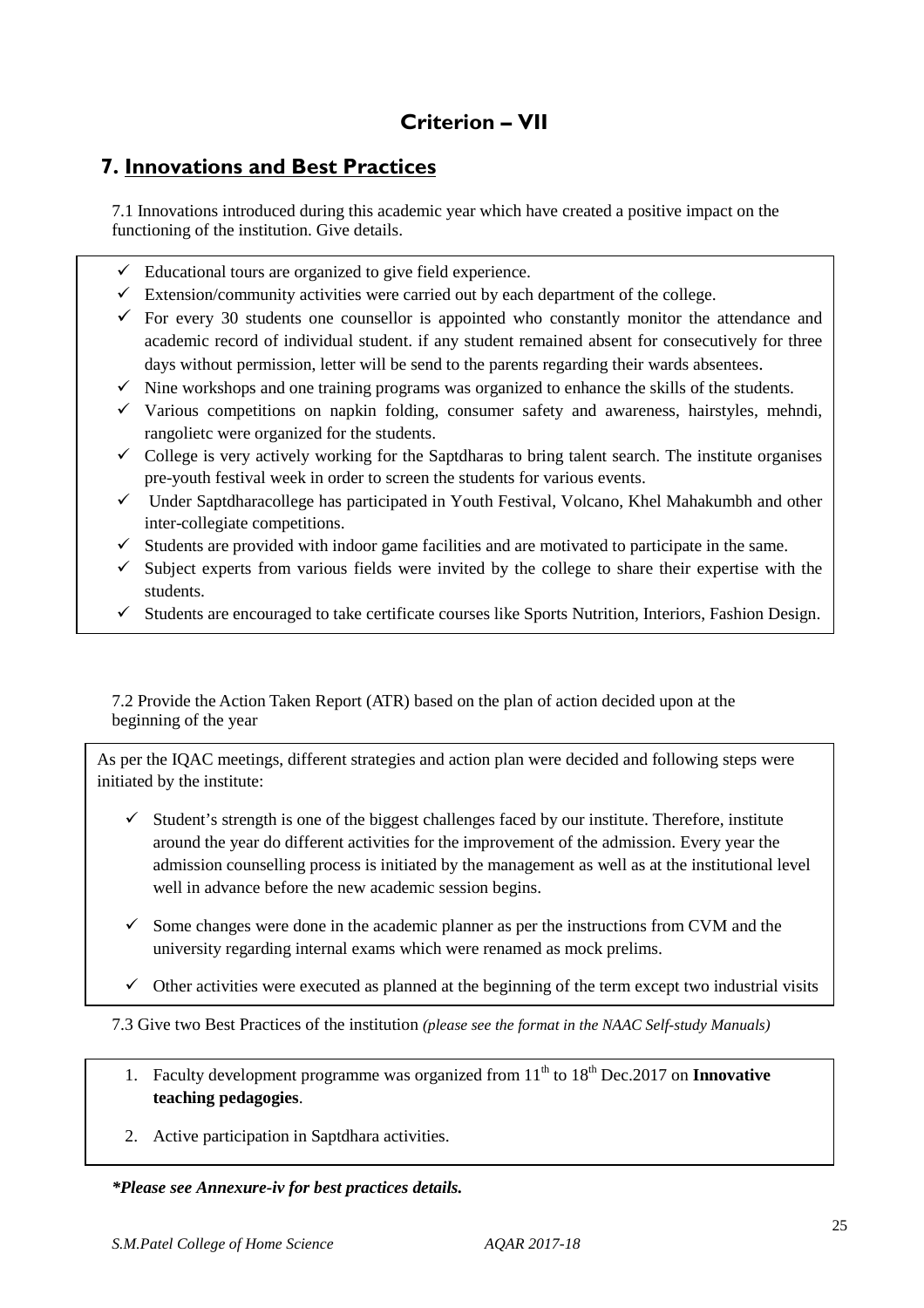#### 7.4 Contribution to environmental awareness / protection

 $\checkmark$  Tree plantation  $\checkmark$  Storing rain water for lab purposes  $\checkmark$  Celebrating environment day (5<sup>th</sup> June)  $\checkmark$  Eco club has organised Best out of waste competition for First Year students  $\checkmark$  Lecture on Biodiversity and environment movies/documentaries  $\checkmark$  Cleaning of campus under SwachhtaAbhiyan  $\checkmark$  Celebrating days like No Plastic Day, No Vehicle Day, No Mobile Day

7.5 Whether environmental audit was conducted? Yes

7.6 Any other relevant information the institution wishes to add. (for example SWOT Analysis)

#### *Strengths:*

- The college was awarded **Centre with Potential for Excellence** phase-II status recently.
- $\checkmark$  Computer and internet facilities are presently in the ratio of 1:3 i.e. one computer to three students.
- $\checkmark$  Supportive management
- $\checkmark$  Cohesive environment for personal growth
- $\checkmark$  Career and counselling forms an important part of college activity.

etc for creating awareness among the masses

- $\checkmark$  Functional IOAC where in the academic calendar is planned in advance.
- $\checkmark$  Extracurricular activities in the college are effectively performed under Saptdhara which enhances the overall development of the students in terms of creativity, leadership quality and managerial skills.
- $\checkmark$  skill based courses.

#### *Weakness:*

- $\checkmark$  Since large number of students commute from remote/rural areas, they are not inclined to take add-on courses due to time constraint.
- $\checkmark$  Job placement of students soon after graduation is not much as they either go for further studies or get married or migrate abroad.

#### *Opportunities:*

- $\checkmark$  Preparing students for global challenges.
- $\checkmark$  The faculty is encouraged to apply for major and minor research projects.
- $\checkmark$  Enhanced linkages with various industries and institutes.
- $\checkmark$  Since our college is a part of trust (CharutarVidya Mandal) which manages around 49 Institutions, this gives us an opportunity to call experts from various fields as and when need arise.

#### *Threats:*

- $\checkmark$  Tough competition due to many upcoming educational institutions.
- $\checkmark$  Low communication/soft skills among students of vernacular medium.
- $\checkmark$  The faculty has to encourage students to be more professional.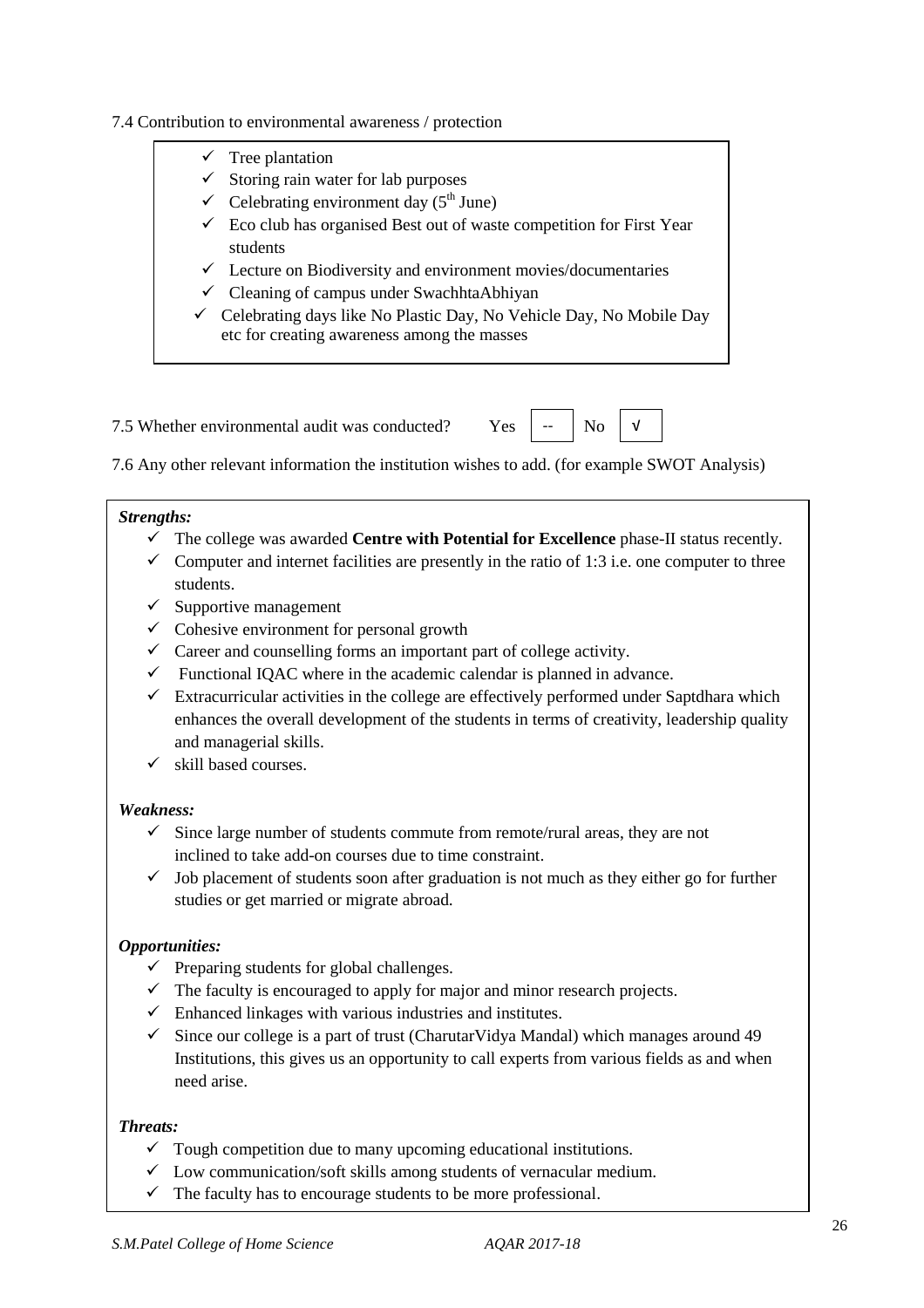# 8.**Plans of institution for next year (Refer Annexure-1)**

**Ms.SushmaBatra Dr.Nidhi Gupta Coordinators, IQAC** **Dr.Bhavana Chauhan Chairperson, IQAC** 

*\_\_\_\_\_\_\*\*\*\_\_\_\_\_\_\_*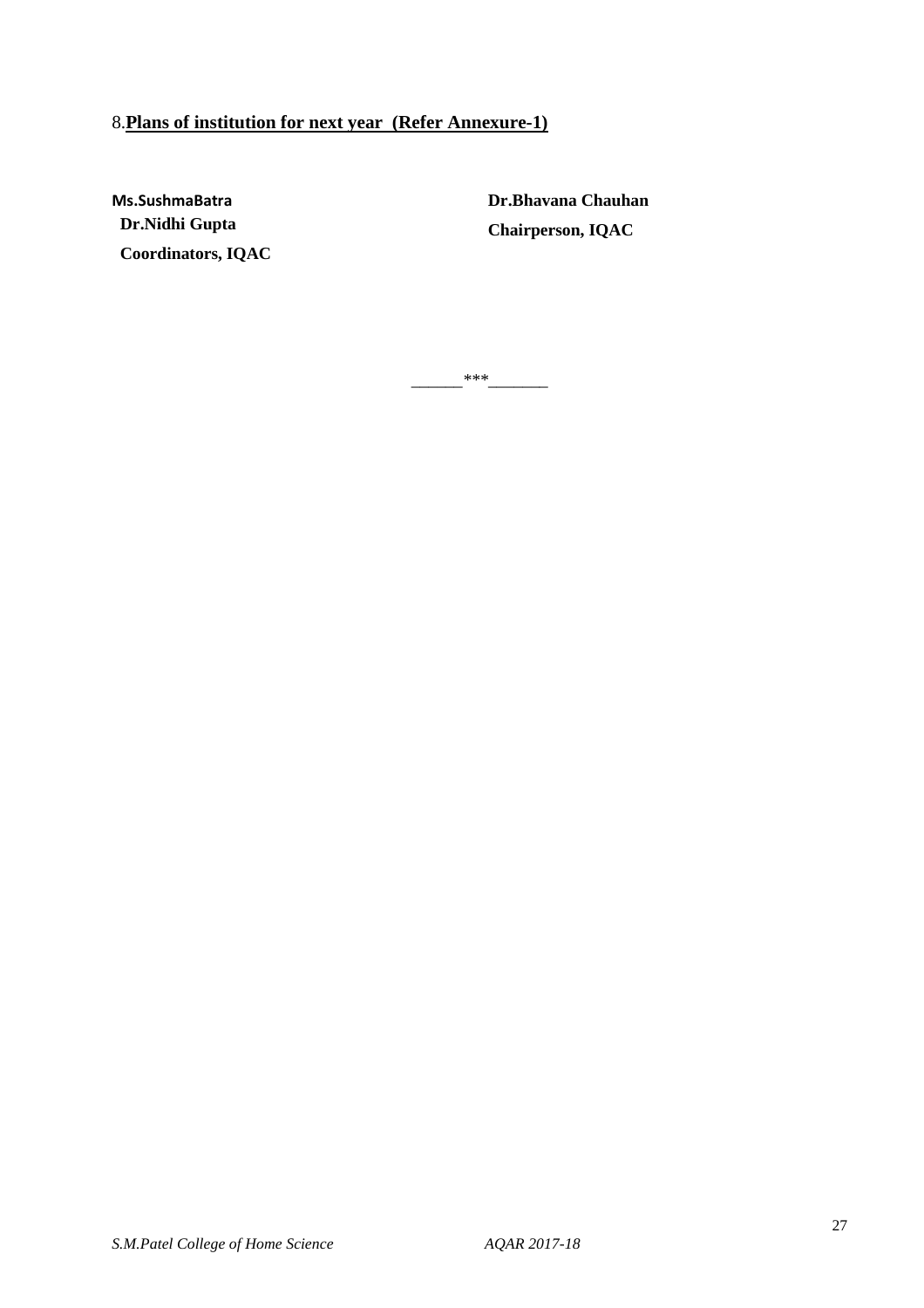# **Abbreviations:**

| AS          | <b>Career Advanced Scheme</b>            |
|-------------|------------------------------------------|
| <b>CAT</b>  | <b>Common Admission Test</b>             |
| <b>CBCS</b> | <b>Choice Based Credit System</b>        |
| СE          | <b>Centre for Excellence</b>             |
| <b>COP</b>  | <b>Career Oriented Programme</b>         |
| <b>CPE</b>  | College with Potential for Excellence    |
| <b>DPE</b>  | Department with Potential for Excellence |
| <b>GATE</b> | <b>Graduate Aptitude Test</b>            |
| <b>NET</b>  | <b>National Eligibility Test</b>         |
| PEI         | Physical Education Institution           |
| SAP         | <b>Special Assistance Programme</b>      |
| <b>SF</b>   | <b>Self Financing</b>                    |
| <b>SLET</b> | <b>State Level Eligibility Test</b>      |
| TEI         | <b>Teacher Education Institution</b>     |
| <b>UPE</b>  | University with Potential Excellence     |
| <b>UPSC</b> | <b>Union Public Service Commission</b>   |

\*\*\*\*\*\*\*\*\*\*\*\*\*\*\*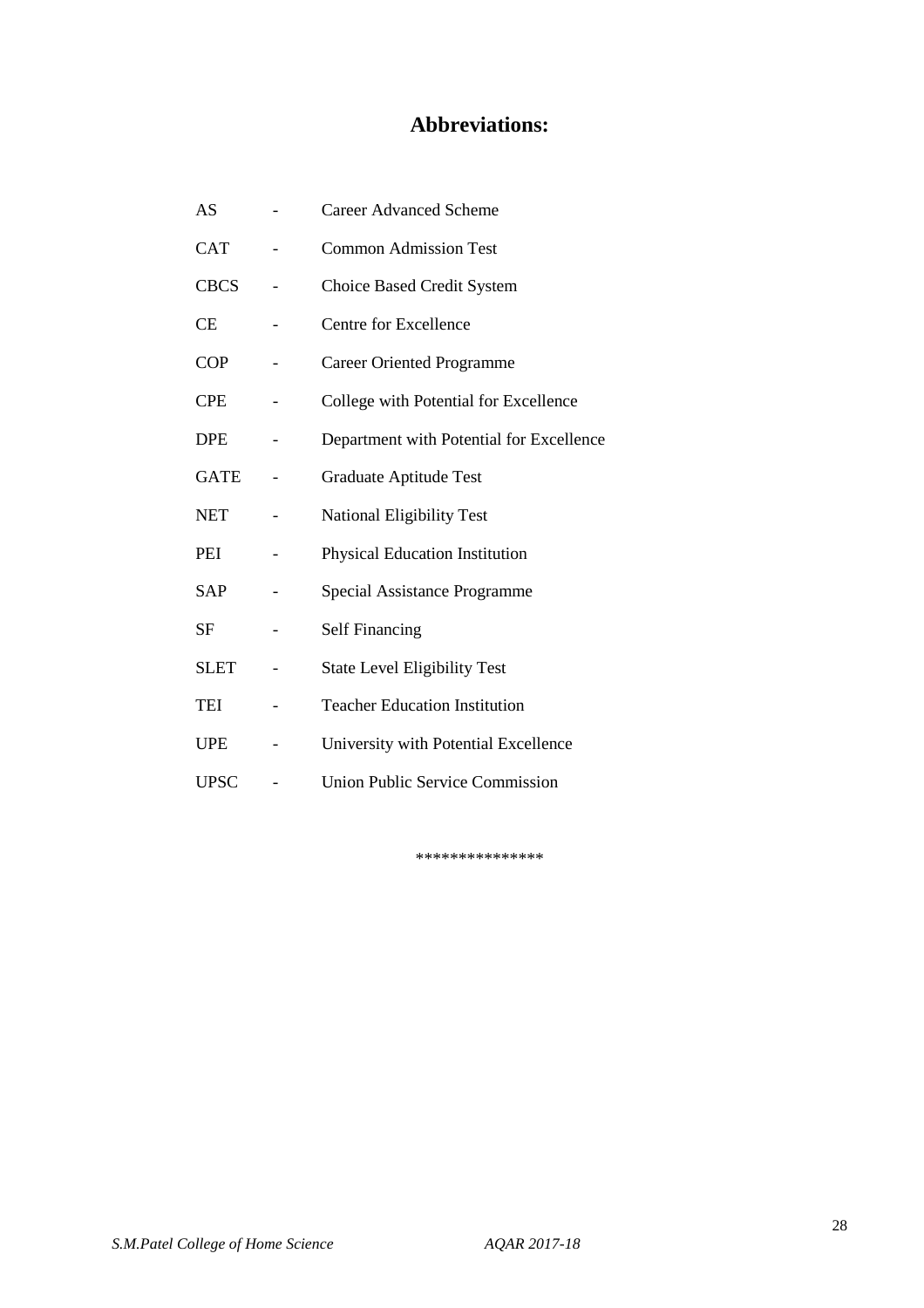#### **Annexure – I**

# **Plan of action chalked out by the IQAC in the beginning of the Academic year 2017-18 towards quality enhancement. ACADEMIC CALENDAR 2017-2018**

### **First Term: In First Third & Fifth Semesters**

# **12th June 2017 – 2nd December 2017 25 Weeks**

| Sr.            | <b>Activity</b>              | Dates of tentative plan                       | <b>Weeks</b> |
|----------------|------------------------------|-----------------------------------------------|--------------|
| No.            |                              |                                               |              |
| $\mathbf{1}$   | <b>Admission Process</b>     | $12th$ June 2017 to                           | 01           |
|                |                              | $17th$ June 2017                              |              |
| $\overline{2}$ | Academic work                | $19th$ June 2017 to                           | 17           |
|                |                              | $14th$ October 2017                           |              |
| 3              | Internal test (Theory)       | 28 <sup>th</sup> August 2017 to               |              |
|                |                              | 14 <sup>th</sup> October 2017                 |              |
| $\overline{4}$ | Internal test (Practical)    | 9 <sup>th</sup> September 2017 onwards        |              |
| 5              | Internal marks<br>submission | 28 <sup>th</sup> September 2017               |              |
| 6              | 90 days of teaching          | 4 <sup>th</sup> October 2017                  |              |
| $\overline{7}$ | <b>Examination Work</b>      | $5th$ October 2017 to $14th$                  | 02           |
|                |                              | October 2017 (Practical)                      |              |
|                |                              | $6th$ November 2017 to 02                     | 04           |
|                |                              | December 2017                                 |              |
| 8              | Diwali Break                 | $16^{th}$ October – $4^{th}$ November<br>2017 | 03           |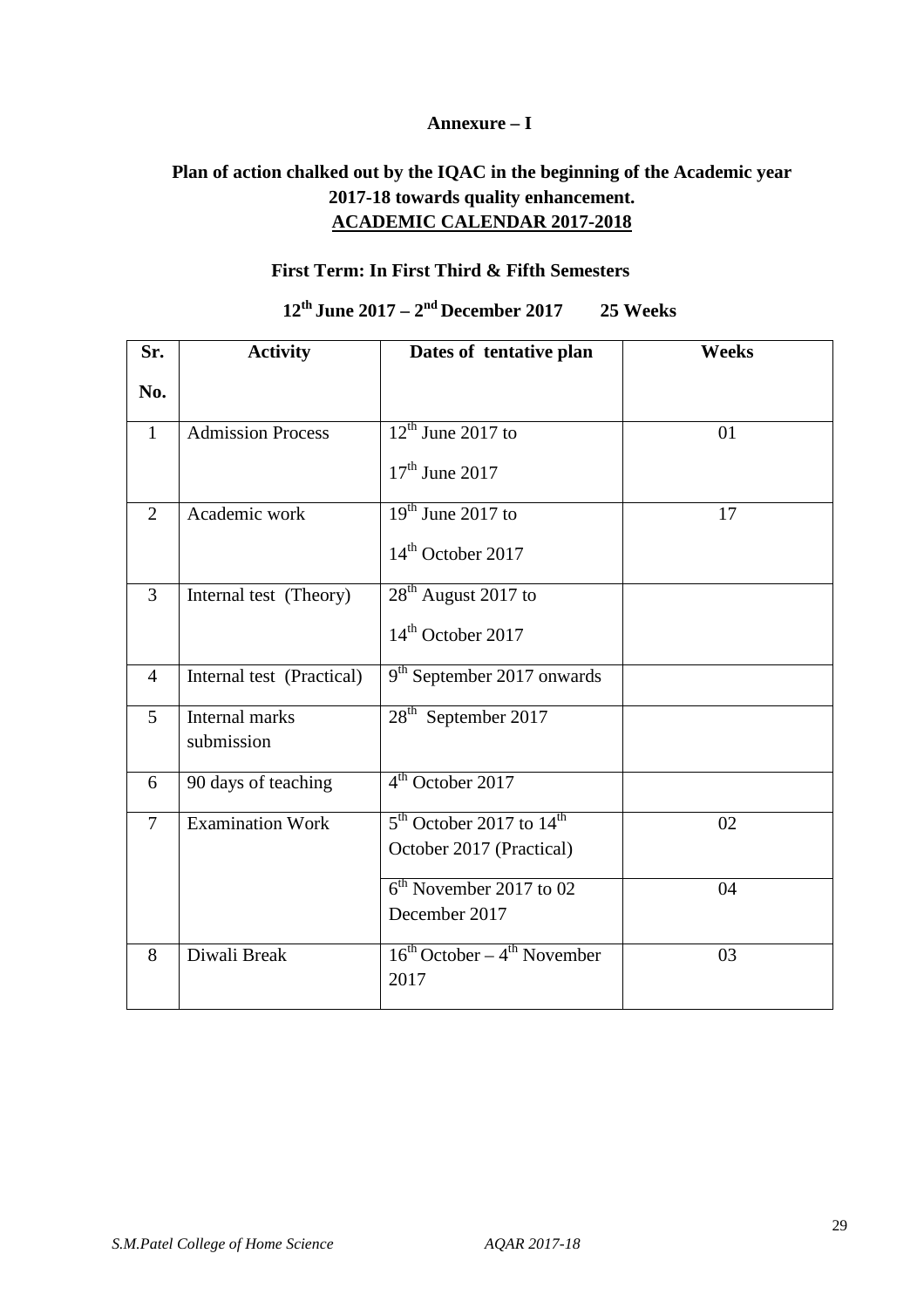# **Second Term: In Second, Fourth & Sixth Semester**

| $4th$ December 2017 – 9 <sup>th</sup> June 2018 – 27 Weeks |  |  |
|------------------------------------------------------------|--|--|
|------------------------------------------------------------|--|--|

| Sr.            | <b>Activity</b>           | Dates of tentative plan             | <b>Weeks</b> |
|----------------|---------------------------|-------------------------------------|--------------|
| No.            |                           |                                     |              |
| $\mathbf{1}$   | Academic work             | $4th$ December 2017 to              | 16           |
|                |                           | $24^{\text{th}}$ March 2018         |              |
| 2              | Internal test (Theory)    | $22nd$ January 2018 to              |              |
|                |                           | $1th$ February 2018                 |              |
| $\overline{3}$ | Internal test (Practical) | 19 <sup>th</sup> February 2018 to   |              |
|                |                           | 24 <sup>th</sup> February 2018      |              |
| $\overline{4}$ | Internal marks            | 8 <sup>th</sup> March 2018          |              |
|                | submission                |                                     |              |
| 5              | 90 days of teaching       | $24^{\text{th}}$ March 2018         |              |
| 6              | <b>Examination Work</b>   | $26th$ March 2018 to                | 04           |
|                |                           | $21th$ April 2018                   |              |
|                |                           | 26 <sup>th</sup> March 2018 Onwards |              |
|                |                           | (Theory)                            |              |
|                |                           | 9 <sup>th</sup> April 2018 Onwards  |              |
|                |                           | (Practical)                         |              |
| $\overline{7}$ | <b>Summer Break</b>       | $23^{\text{rd}}$ April 2018 -       | 07           |
|                |                           | $9th$ June 2018                     |              |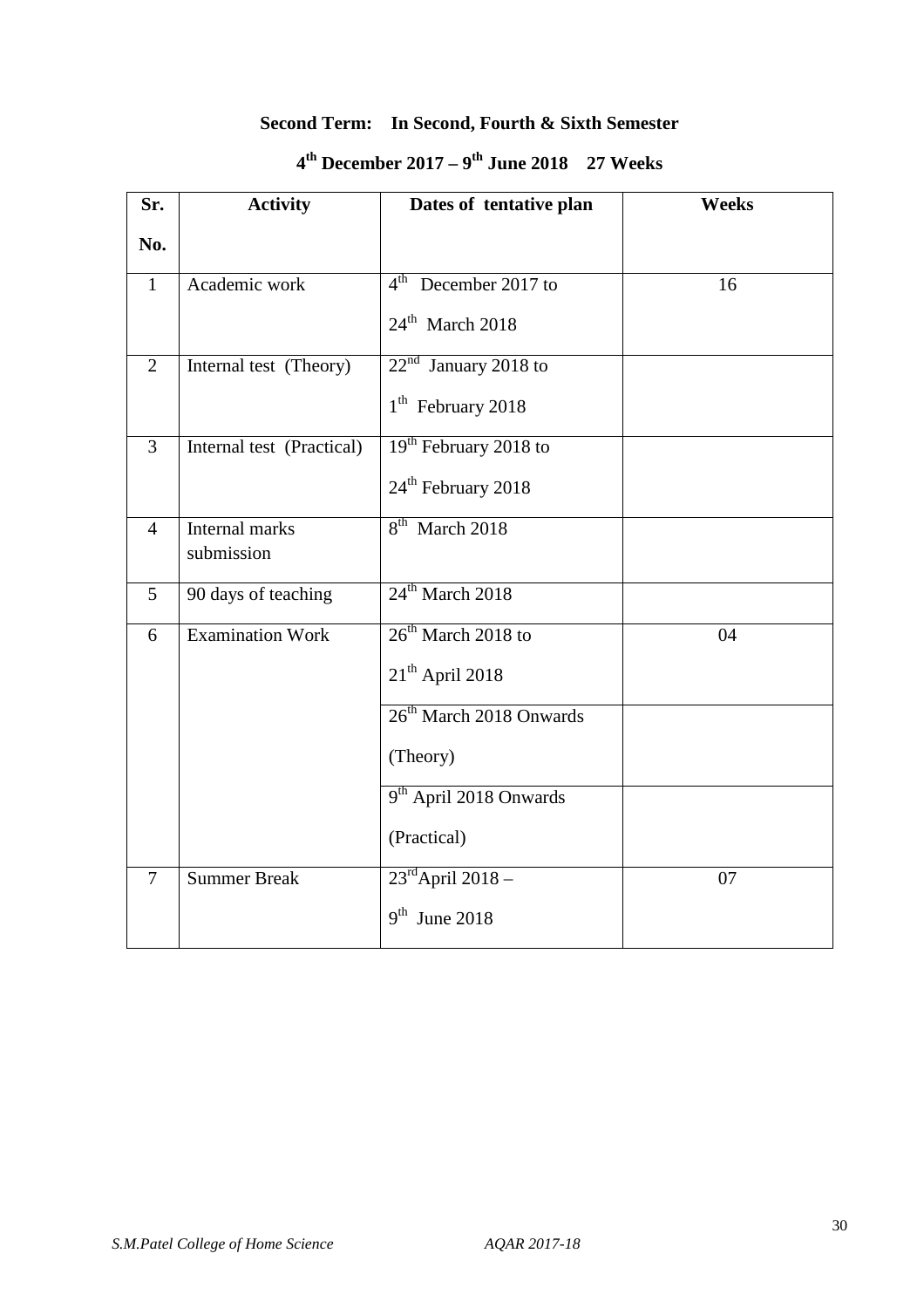### **Annexure -II**

# **S.M. Patel College of Home Science, Vallabh Vidyanagar**

# **(A Charutar Vidya Mandal Institutre) STUDENT FEED BACK OF INSTITUTE APRIL 2017-18**



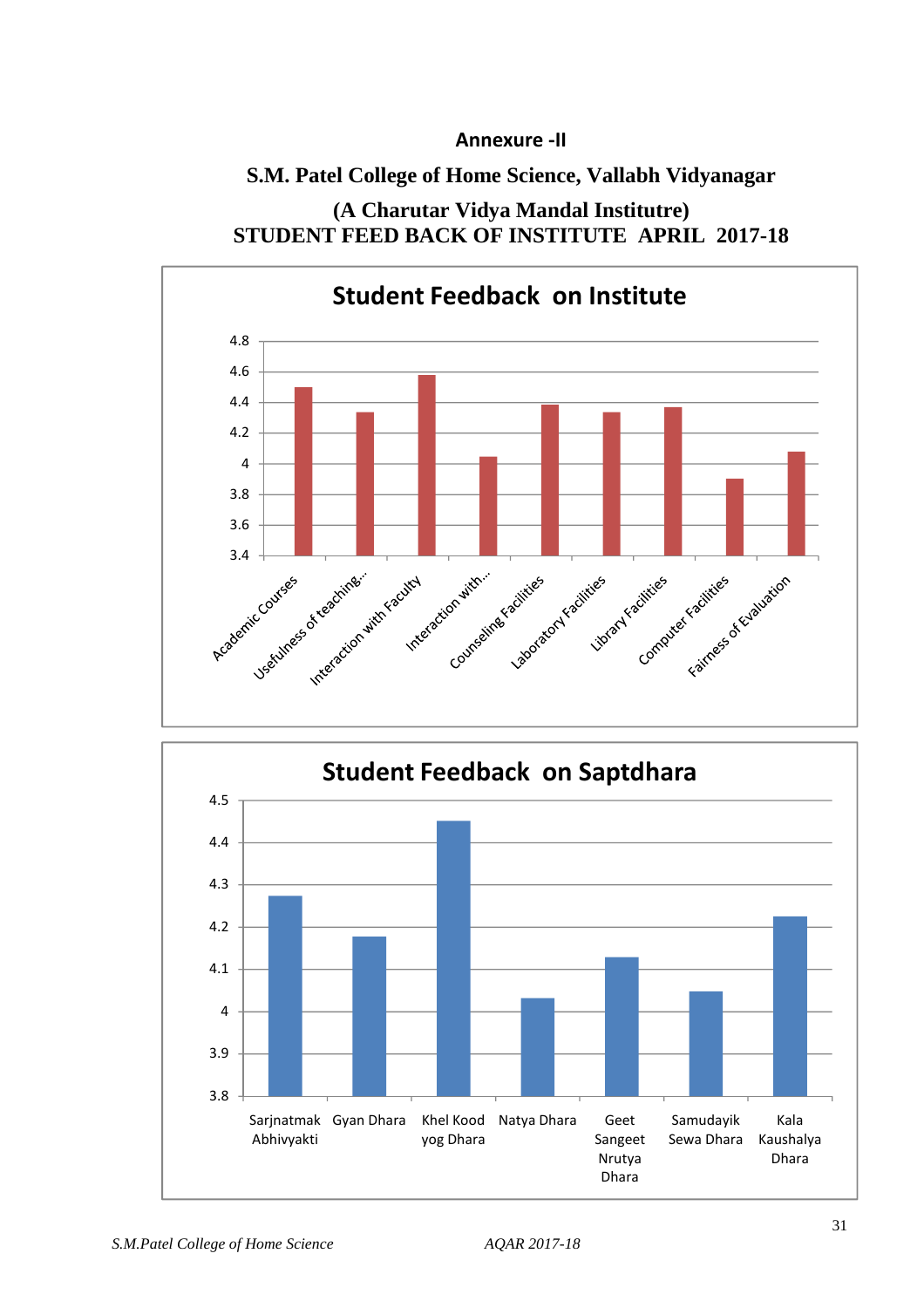### The feedback of the students was carried out on various attributes like **Clarity of Subject, Interest Generated by teacher, Teacher's Behavior, Knowledge of subject, Regularity, Evaluation Method, Teaching Method, Overall Rating**

Thje data revealed that student seem quite satisfactory i.e. very good while interacting with the faculty and academic course. The students feedback on computer facilities, fairness of evaluation and interaction with administrative staff needs improvement. The students were quite positive related usefulness of teaching material, counseling facilities , library facilities and laboratory facilities ( refer graph student feedback on institute).

When the students feedback was analyzed on Saptdhara activities, the results revealed that Khel Kood dhara activities were ratedthe highest, followed by Sarjanatmak Abhivyakti dhara and Kala Kausshalya Dhara. Natya Dhara and Samudayik Sewa Dhara need activities which can generate more interest among the students. (refer graph student feedback on Saptdhara).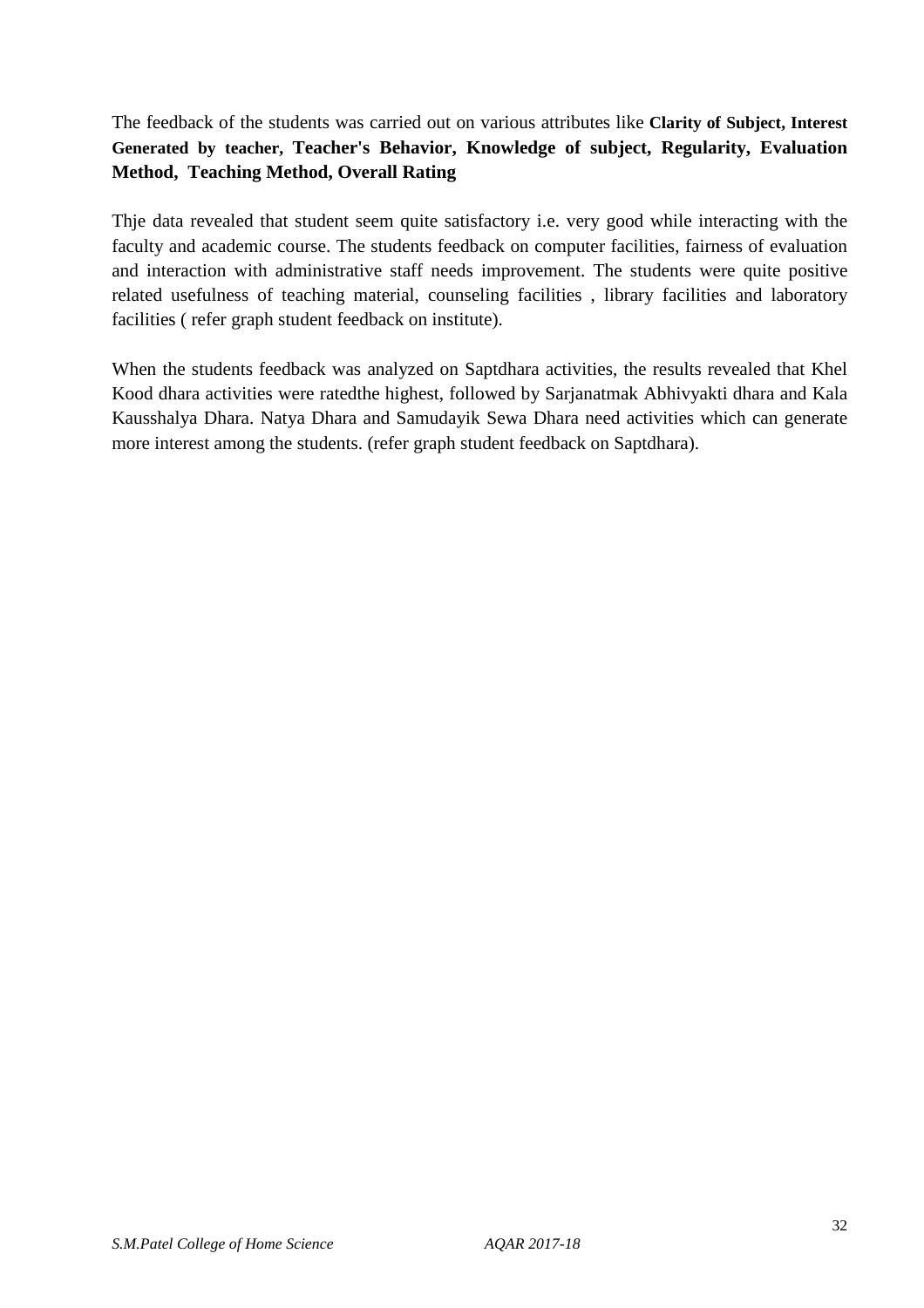# **Annexure -II**

### **S.M. Patel College of Home Science, Vallabh Vidyanagar (A Charutar Vidya Mandal Institutre) STUDENT FEED BACK FOR TEACHERS APRIL 2017-18**



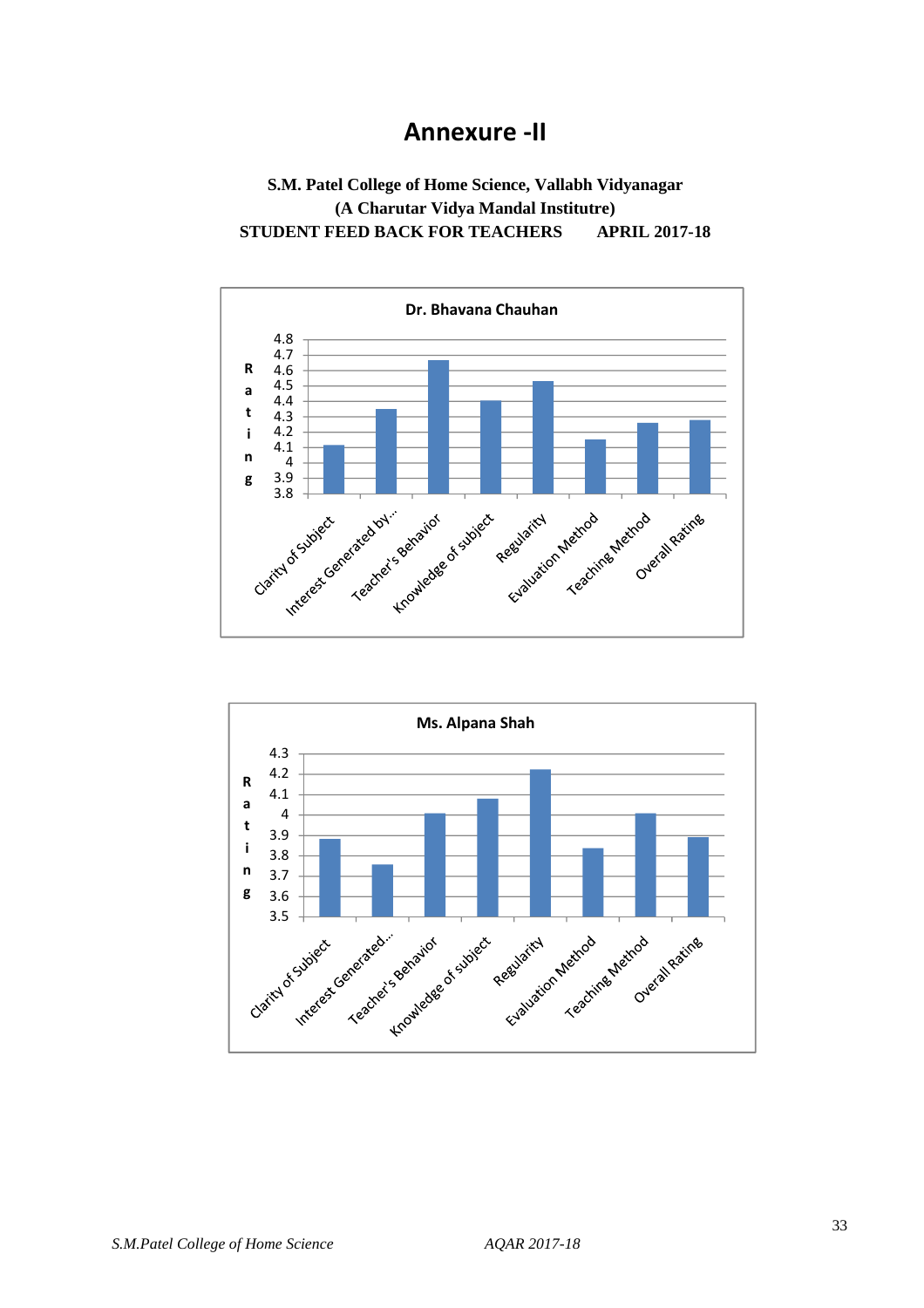### **S.M. Patel College of Home Science, Vallabh Vidyanagar (A Charutar Vidya Mandal Institutre) STUDENT FEED BACK FOR TEACHERS APRIL 2017-18**



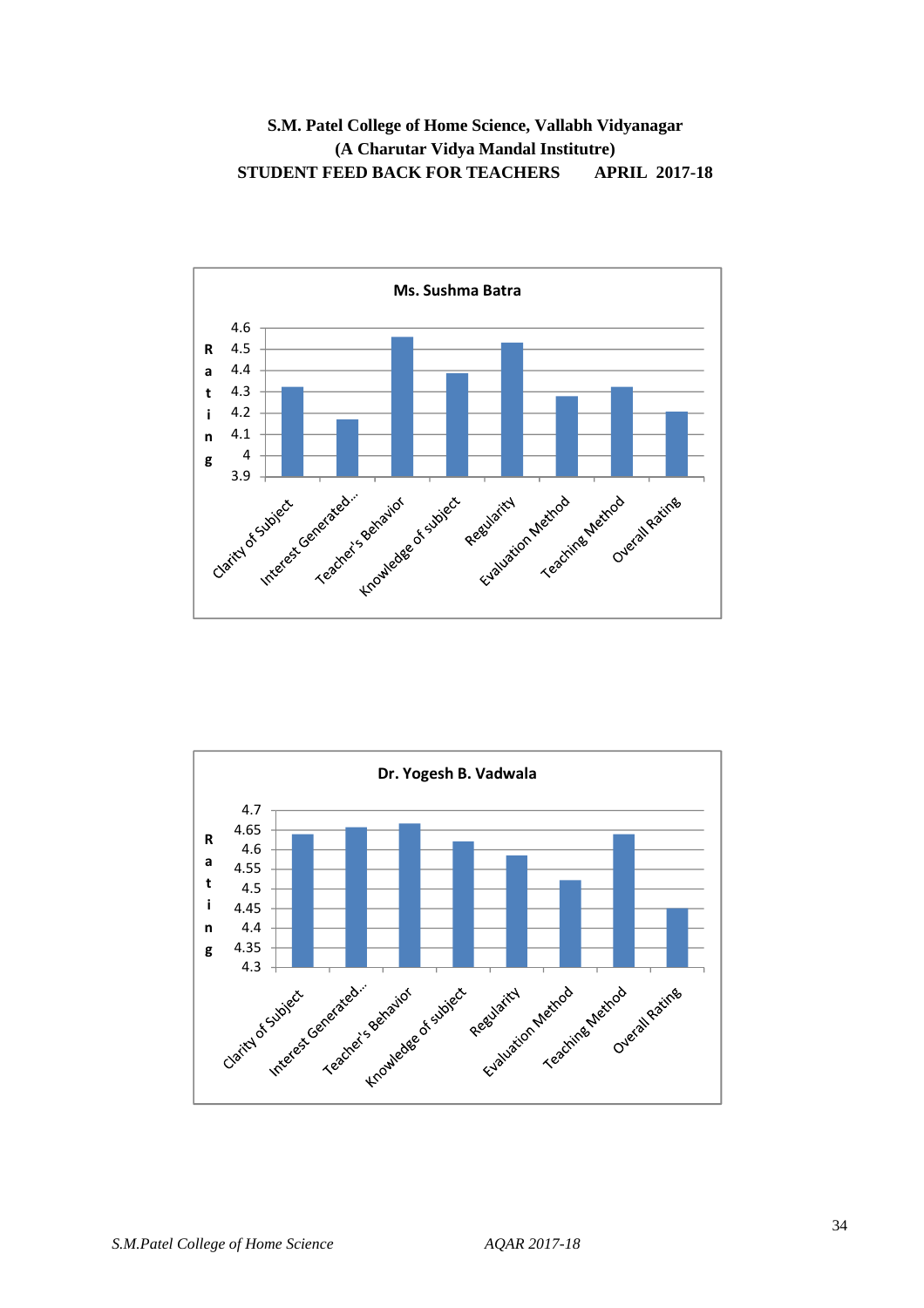### **S.M. Patel College of Home Science, Vallabh Vidyanagar (A Charutar Vidya Mandal Institutre) STUDENT FEED BACK FOR TEACHERS APRIL 2017-18**



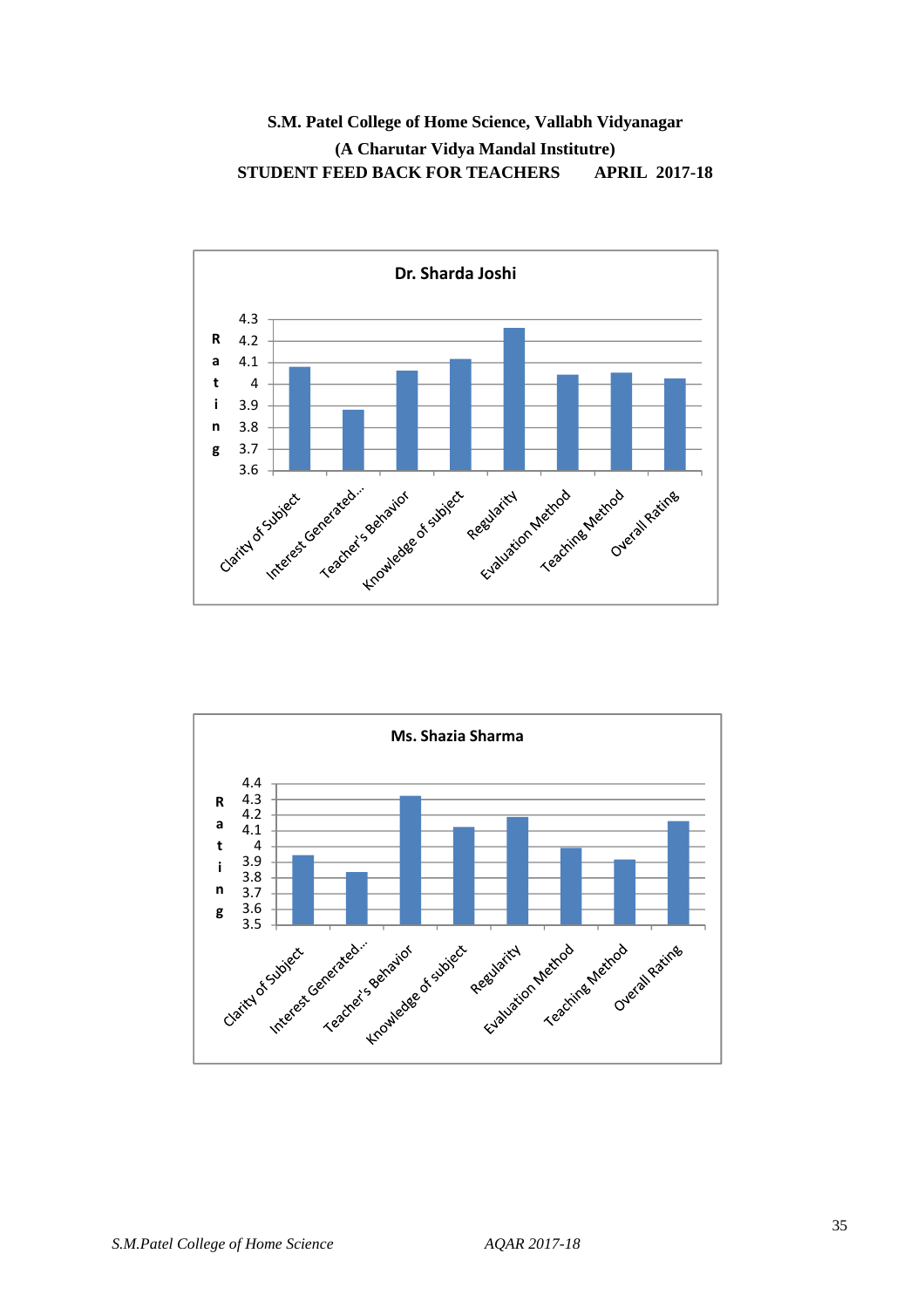# **Annexure – III**

# **Best Practice-1:**

Teaching has been described as both an art and a science, and the success of faculty members in their instructional roles is often linked to their ability to understand and respond to their students This interaction is a process of finding ways to communicate with students and motivate them to have an interest and a desire to learn about a given topic

Faculty development is an organized, goal-directed process to achieve career progression and growth. The process of providing educational coaching to faculty members will help them improve their work performance, particularly in the areas of teaching, scientific writing, and conducting research.

Faculty Development Programme (FDP) aims at equipping teachers with skills and knowledge to promote the professional development and to foster a climate for innovation in teaching and learning. Innovative teaching leads to creative learning, implementation of new methodologies, tools and contents which could benefit the learners and their creative potentials. To acquaint the faculties with Innovative pedagogies that can be used in classrooms a faculty development programme was organised by the IQAC Cell of the college.

### **Faculty Development Programme (11-18 Dec 2017) S. M. Patel College of Home Science**

**Inaugural function on 11 Dec 2017** 

**Presidential Address: Dr.S.G.Patel Hon. Secretary, CharutarVidya Mandal.** 

**Expert speaker: Dr.SulbhaNatraj, Director in Education, CharutarVidya Mandal VallabhVidyanagar** 

### **Topic :Effective Pedagogy; Principles of Teaching and Learning**

Under the Faculty Development Programme dated  $11<sup>th</sup>$  December 2017 Monday, Dr. Sulbha Natraj, Director in Education, Charutar Vidya Mandal was invited as speaker. She was introduced by Dr.Nidhi Gupta.

Dr. Sulbha Natraj, threw light on "Effective Pedagogy; Principles of Teaching and Learning" The talk started with the existing teaching scenario. She emphasized that teachers are surrogate parents and they should be aware of teaching wants and needs of students/learners. A teacher should create kind of climate so as to make student work on their need and what they want to do on their own. Not only the information should be transferred instead give importance to the skill transformation. Teaching should provide clarity by "learning through doing". It should be one to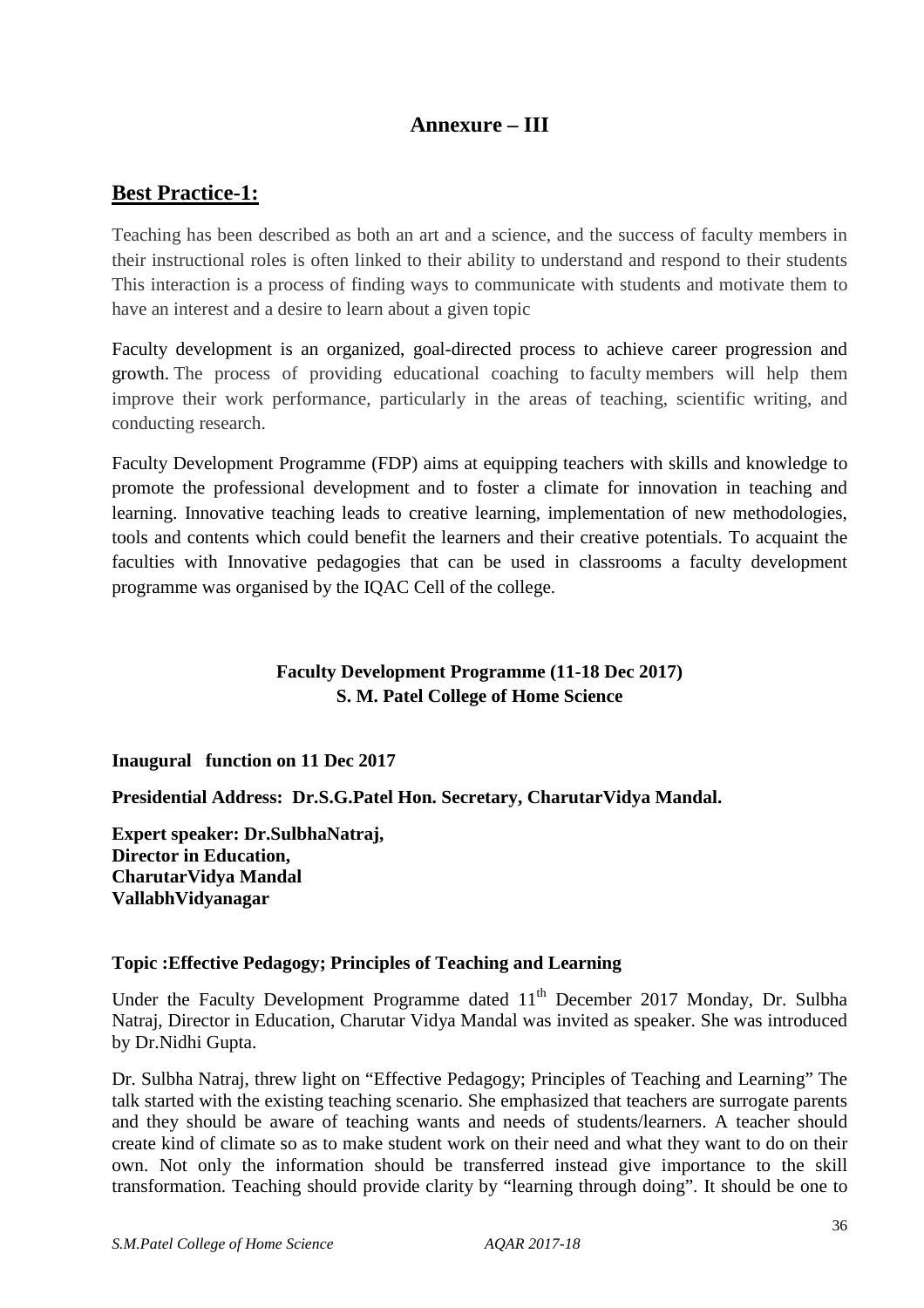one approach. Teaching efficiently involves interactive participation of each student. Dr. Natraj talked about characteristics of a teacher. She said "interested teacher and interesting teaching creates interesting classrooms". She added "Aim of higher education is transformation of knowledge through creation and experimentation".

Later on participants were distributed in groups consisting of 02 members in each group and task of arranging the oil drilling process was given. Steps involved in drilling process were allotted to each group and all participants were made to arrange the steps systematically by actual participation. At the end of the session expert Dr. Natraj suggested other simpler pedagogies also.

The session ended with Vote of thanks given by Ms Vijaya Agarwal .

# **12th Dec 2017**

**Expert speaker :Dr.Deepali Gandhi, Associate professor, Waymade College of Education CharutarVidhya Mandal Vallabhvidyanagar** 

### **Topic : Collaborative Learning**

The second day of the Faculty Development Programme started with the speaker **Dr.Deepali Gandhi.** She was introduced by Ms Vijaya Agarwal. The workshop started with the meaning of cooperative learning she oriented us with one activity.

Activity-1:- Gave one paper wrote one issue- How various personalities will view it/solve it. Group leader reported /read the views /solutions.

Then she covered the point- How do we learn? With help of one picture (pyramid) she explained verbal, visual, action methods.

 She give to the John Dewey (Educationist) emphasized on '**learning by doing'. Theory**. Then she told about teacher centered and student centered classroom.

She explained three types of learning with help of figure (picture):-

- 1- Individual learning
- 2- Competitive learning
- 3- Cooperative learning

Cooperative learning is nothing but applied social psychology.

Activity-2 Focus+Jigsaw strategy based

- 1- Five members given paper to read (Textile)
- 2- Then discuss paper matter in  $2<sup>nd</sup>$  group.
- 3- First group ask questions to  $2<sup>nd</sup>$  group.

Then she stated about cooperative learning standards, thereafter advantages & limitations of cooperative learning were discussed. She ended –up the session by showing us 2-3 videos.

Vote of thanks was given by Dr. Sharda Joshi.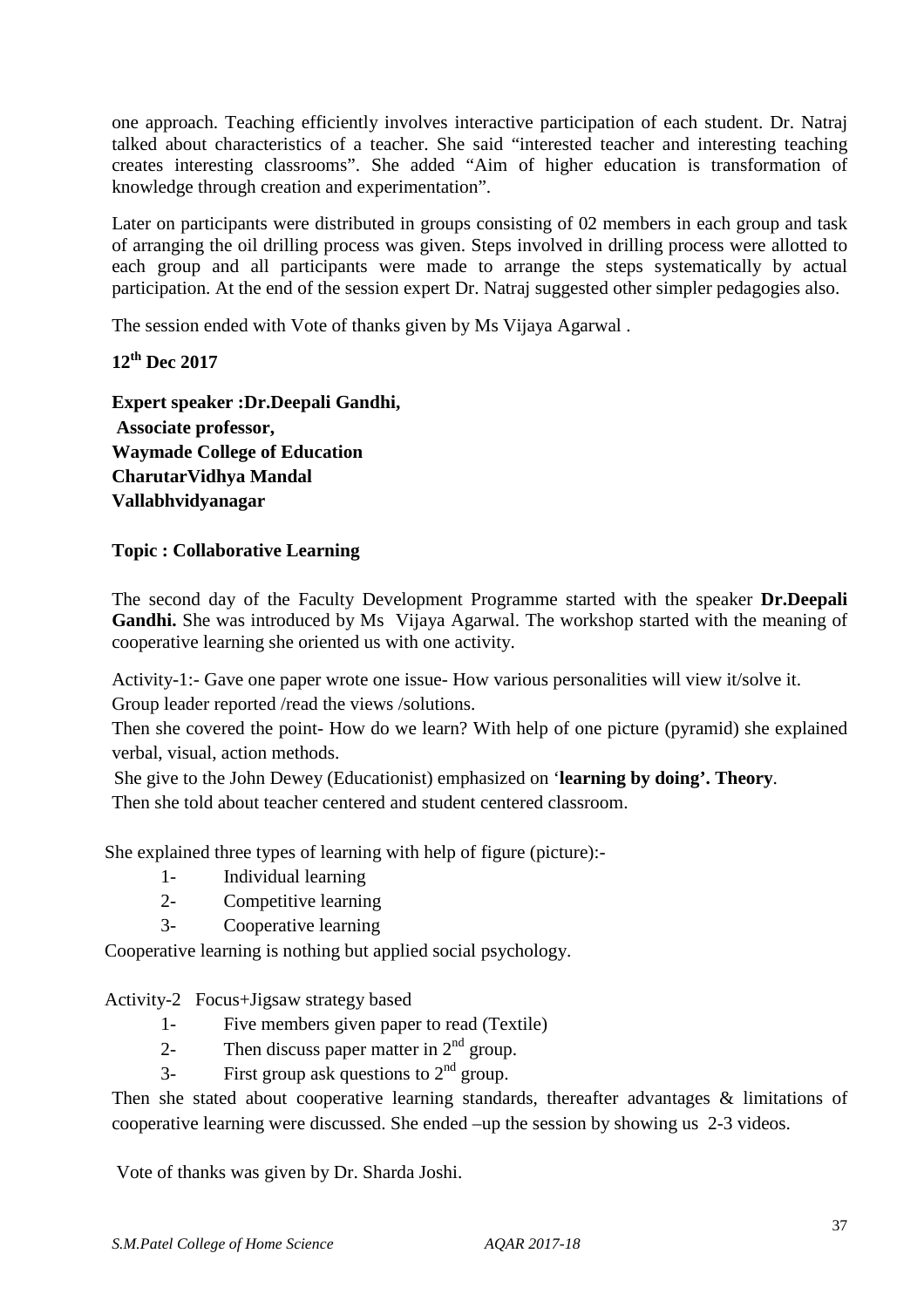# **13-12-2017 Expert speaker :Dr.Kamla Ramdass, Certifed Life Educator Syracuse university New York, USA**

#### **Topic : Current Trends in Family Sciences**

On the 3<sup>rd</sup>day of Faculty Development Programme, Dr.KamlaRamdass, from Syracuse University New York, USA on the topic "CurrentTrends In Family Sciences".

She was introduced by Dr. Nidhi Gupta and **Dr.Kamala Ramdass** talked about current trends in Home Science which integrates the application of various science & humanities to improve Family Nutrition Management of Resources, Child Development and Fabric Science. Not only in India, but in US also many universities offer these courses too. Dr. Kamala listed top universities which are associated with Foods & Nutrition ,Family Resource Management, Human Development as well as Textile & Clothing and formulated groups accordingly.

For **Foods & Nutrition**, Universities like Baylor University, Ohio, Florida State University, New York and Virgina Tech University were discussed

For **Family Resource Management** Universities like Ohio University,Arizona University, Georgia University,Missouri Columbia and Alabama University.

For **Human Development** Universities like Penstate University. Cornell University, Callifornia Davas University, Illinois University, Champuignurbanaand University of Maryland of Collage park were discussed

Lastly for **Textiles & Clothing** Universities like Jowa State University of Missouri, Wyoming University, Ball State University and Nebraska Lincoln University were discussed

The speaker asked Faculties to explore each University,which college offers what courses and after that she discussed the common courses of U.S Universities Vs our University and highlighted the differences in programme & course work too.

**Dr.Kamala Ramdass** also discussed the job opportunities, education system & many more aspects.

She demonstrated some online tools and software like Flip-grid, M.S.Office Mix for lectures, Cahoot etc.

Madam ended the talk with a quote"Technology is great only when it works".

The session ended with Vote of thanks given by Ms Minal Chauhan .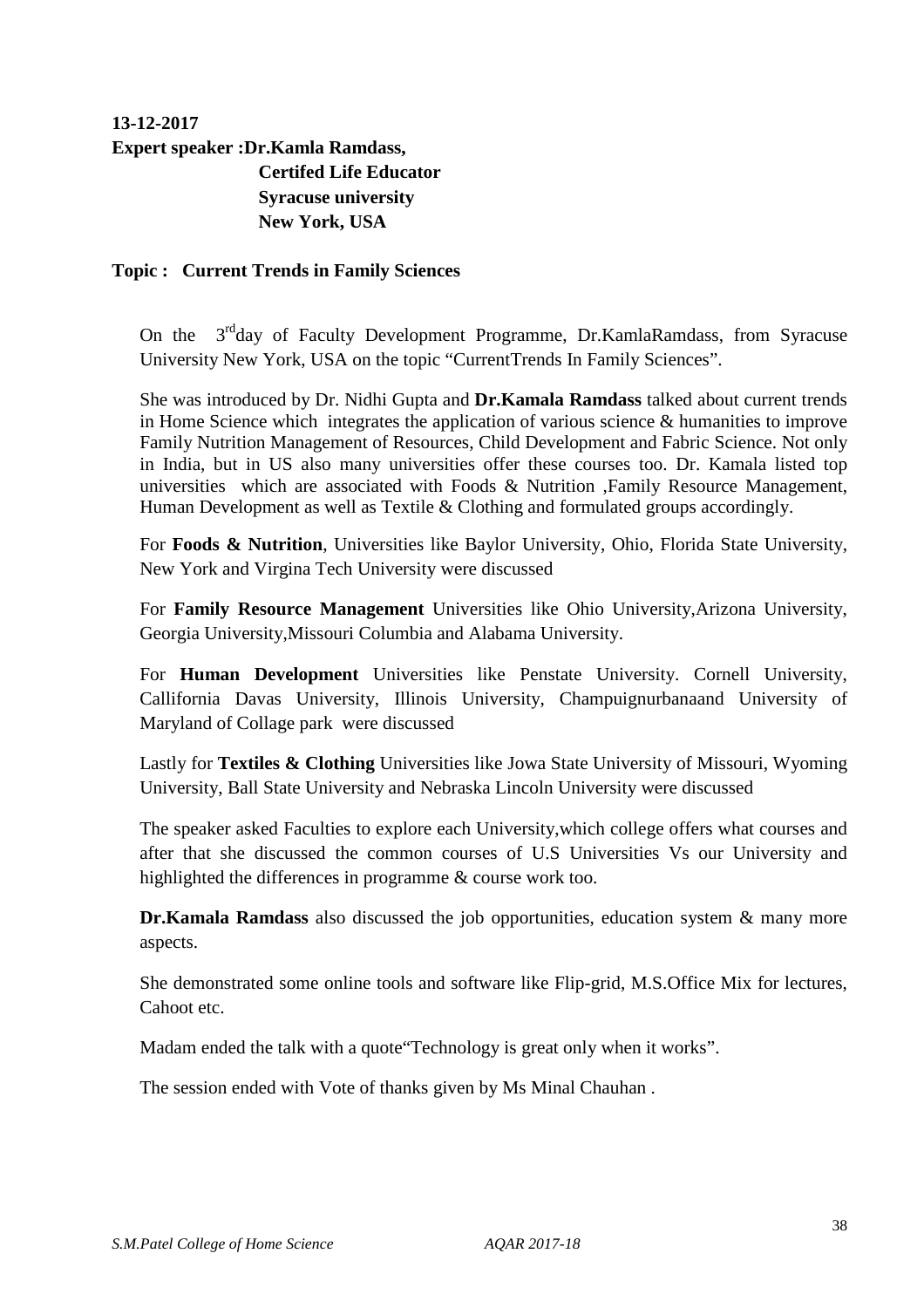#### **15-12-2017**

# **Expert speaker: Dr.Shirish Kulkarni Vice-Chancellor Sardar Patel University VallabhVidyanagar Topic: The role and responsibilities of the teachers**

In Faculty Development Programme the fourth day of the session, Friday  $15<sup>th</sup>$ December2017.the Vice Chancellor of S.P.University, Dr.Shirish Kulkarni was invited as the speaker for the day.

He was introduced by Dr.Bhavana Chauhan and he emphasized on the role and responsibilities of the teachers. He said that students don't know their destination but a teacher can help the student in identifying the right path that may lead to their purposeful destination. As an example of an ideal teacher Dr. Kulkarni talked about Swami Ramakrishna Paramhans and Chanakya. He added that, as a mother, a teacher should strive to bring out the child from the darkness. This gives the real job satisfaction.

On the ending note Dr.Kulkarni said, a teacher can act as a catalyst, who can bring change in the student, an institution as well as in the nation.

The session ended with Vote of thanks given by Ms Shazia Sharma

**16-12-2017** 

# **Expert speaker: Dr.Hitesh Bhatt Incharge Director IRMA, Anand**

### **Topic; Managerial Skills**

One fifth day of the Faculty Development Programme organized in S. M. Patel College of Home Science, for the faculties teaching and non- teaching staff this day was scheduled for Mr. Hitesh Bhatt I/c Director IRMA, a very popular teacher.

Dr. Hitesh Bhatt was introduced by Dr.Nidhi Gupta.

He emphasised on changing methods in teaching with contemporary time, even though we are bound with University syllabus a teachers can dedicate few minutes to introduce new things. He asked to change dynamic in teaching if the students in class are not paying attention and getting distracted use of stories, examples from real life can be used so as to sustain them internally and making them confident and successful.

He discussed the qualities of a good teacher and the commitment needed in today's context The session ended with Vote of thanks given by Ms Sushma Batra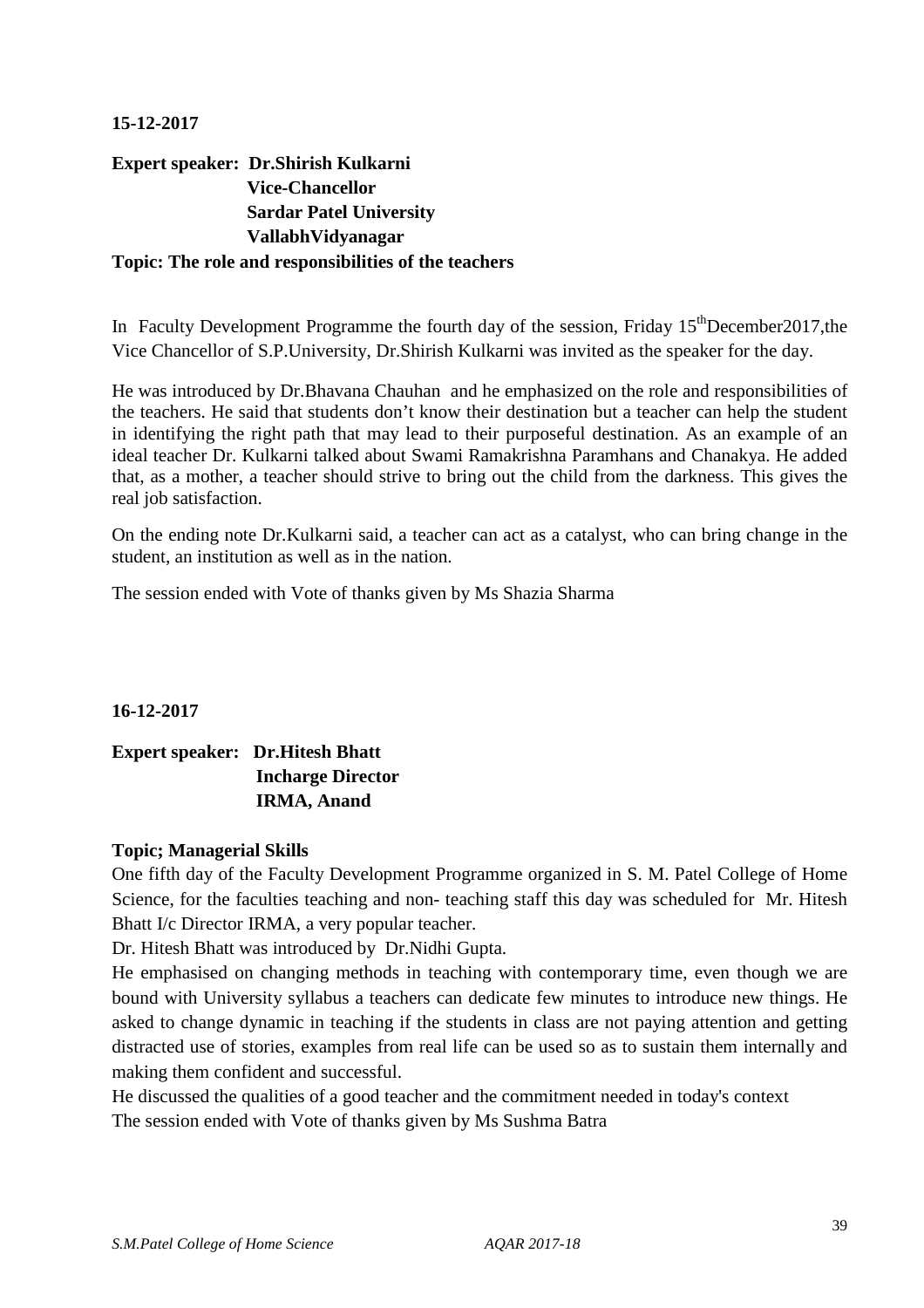#### **18/12/2017**

#### **Expert speaker- Mr. Suresh Rajagopal Head of Human Resources Charutar Arogya Mandal, Karamsad.**

#### **Topic- Yoga and Meditation**

In the last session of the Faculty Development Programme, Saturday,  $18^{th}$ December 2017, the speaker was Mr. Suresh Rajagopal, Head of Human Resources, Charutar Arogya Mandal from Karamsad**.**The session started with an introduction of **Mr. Suresh Rajagopal** by Dr.Nidhi Gupta.

He started with a positive note on defining yoga and meditation. Yoga and meditation can contribute a great deal in today's stress life for relieving stress and enhancing peace of mind. He conducted the practical session on meditation step by step and asked the participants to follow. The participants felt it was quite energizing. He also emphasized the importance of meditation in day to day life and quoted that it is used as an alternative form of exercises to keep the mind and body healthy and happy. Meditation helps to keep the mind sharp, relieve stress and anxiety and strengthen immune system.

The session ended with Vote of thanks given by Ms Padmaja Puppala .

#### **Feedback From The Faculty about FDP**

The Faculty Development Programme organized by the IQAC team under our mentor Principal Bhavana Chauhan for a week (11-17 December 2017) was very much appreciated by the staff. The feedback taken from the faculty members was evaluated, two sessions namely of resource persons Ms. Sulbha Natraj and Mr. Hitesh Bhatt were very much appreciated but pedagogies needed much more discussions. Sessions like yoga and meditation were much needed for relieving stress but session was found to be very short which needs more practical exposure. The above feedback will surely be considered while planning the programmes further.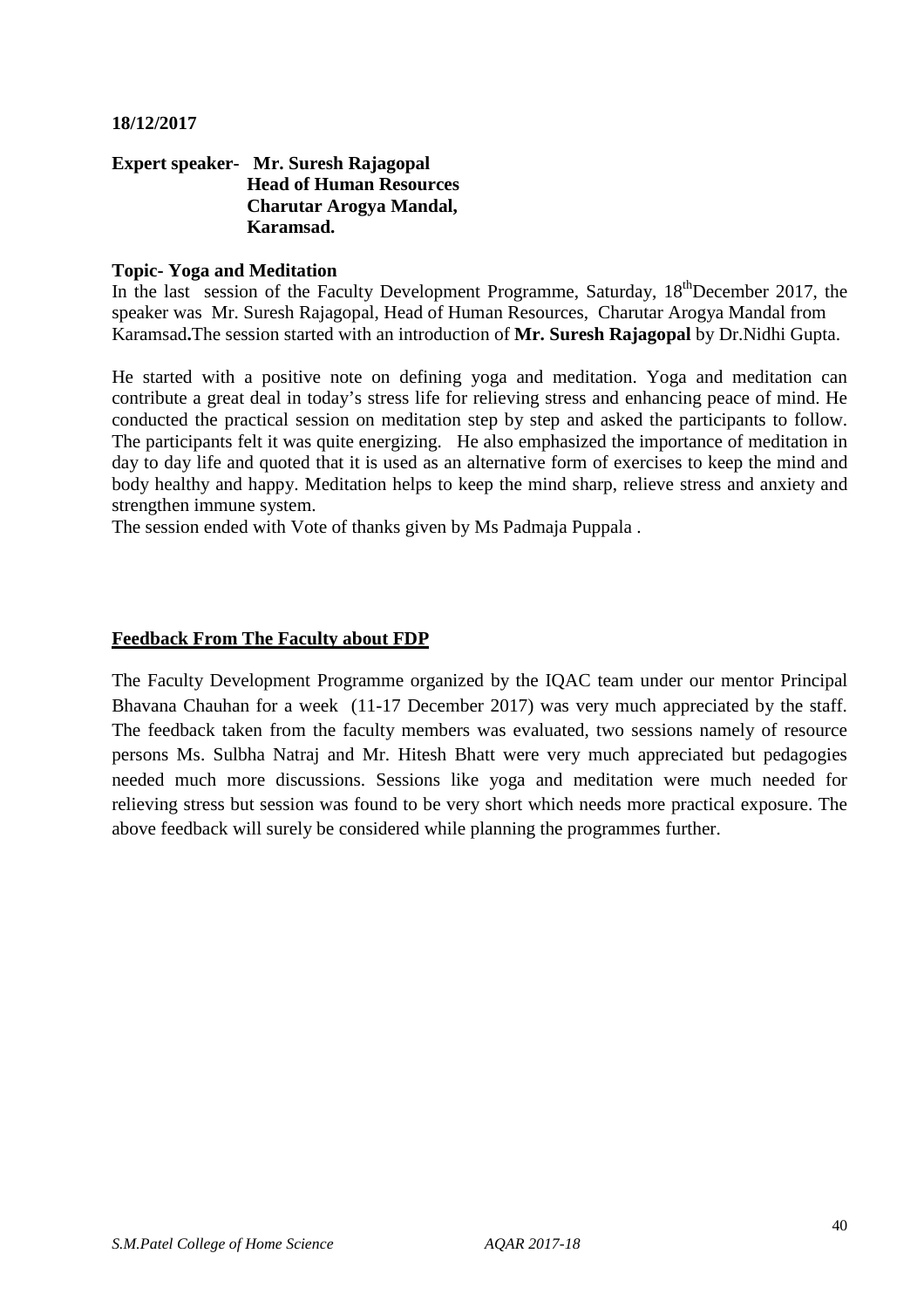# **Best practice :2**

Extracurricular activities are defined as those activities which are not the components of academic curriculum but an integral part of educational environment. To develop the various facets of personality of students; curricula must be supplemented with extracurricular activities. Extracurricular activities help in the development of intellectual, emotional and moral development.

Extra-curricular activities in our college are conducted under Saptdharas namely **Samudayik Seva Dhara, Vyayam, Yog, Khel-kud Dhara, Geet, Sangeet and Nrutya Dhara, Natya Dhara, Kala, Kaushalya Dhara, Sarjanatmak Abhivyakti Dhara, Gyan Dhara.**The activities under saptdharasplay a pivotal role by channelizing energy of students into a fruitful direction of personality development through extra-curricular activities.

| <b>Date</b> | The main activities/programs organized under different dharas of the Sapta                        |  |  |
|-------------|---------------------------------------------------------------------------------------------------|--|--|
|             | dhara program.                                                                                    |  |  |
|             | Gyan Dhara: In-charge: Ms. Kalpana Srivastava, FRM department:                                    |  |  |
|             |                                                                                                   |  |  |
| 8/1/18      | Celebration of Swami Vivekanand Jayanti on $12th$ January "Yuva Jayanti and                       |  |  |
|             | GyanJayanti". On the eve of VivekanandJayanti, Book Review and Essay                              |  |  |
|             | competitions on the topic "Thoughts of Swami Vivekanand for India" were                           |  |  |
|             | organized.                                                                                        |  |  |
|             |                                                                                                   |  |  |
|             | Sarjanatmak Abhivyakti Dhara: In-Charge: Dr.YogeshVadwala, Chemistry                              |  |  |
| 5/1/18      | Department<br>An Interclass elocution competition on 'Goods and Services Tax: a boon or a<br>(i)  |  |  |
|             | curse for the Indian economy' was organized.                                                      |  |  |
| 2/2/18      | An inter-college debate competition on "Freedom of expression should have<br>(ii)                 |  |  |
|             | <b>limits</b> " was organized by our college on $2nd$ February 2018.                              |  |  |
|             | Students of SEMCOM College won the rotating shield of S. M. Patel college of                      |  |  |
|             | Home Science. Participants of GCET and ILSASS College secured 1 <sup>st</sup> and 2 <sup>nd</sup> |  |  |
|             | runners up prizes respectively.                                                                   |  |  |
| 12/8/17     | (iii) Ms. Kajal Agrawal, S. Y. B. Sc. (TC) secured a 2 <sup>nd</sup> rank in an Essay<br>writing  |  |  |
|             | competition organized by Shri Ram Chandra Mission.                                                |  |  |
|             |                                                                                                   |  |  |
|             | Kala, Kaushalya Dhara: In-Charge: Ms. Alpana Shah, TC Department                                  |  |  |
|             |                                                                                                   |  |  |
| 11/7/17     | Different fine arts competitions such as painting, logo making, cartoon, poster,                  |  |  |
| To          | slogan, clay modelling organized by the college as well as the Youth Festival                     |  |  |
| 24/1/18     | organized by the Sardar Patel University and the Volcano event by Rotary Club,                    |  |  |
|             | Anand.                                                                                            |  |  |
|             |                                                                                                   |  |  |